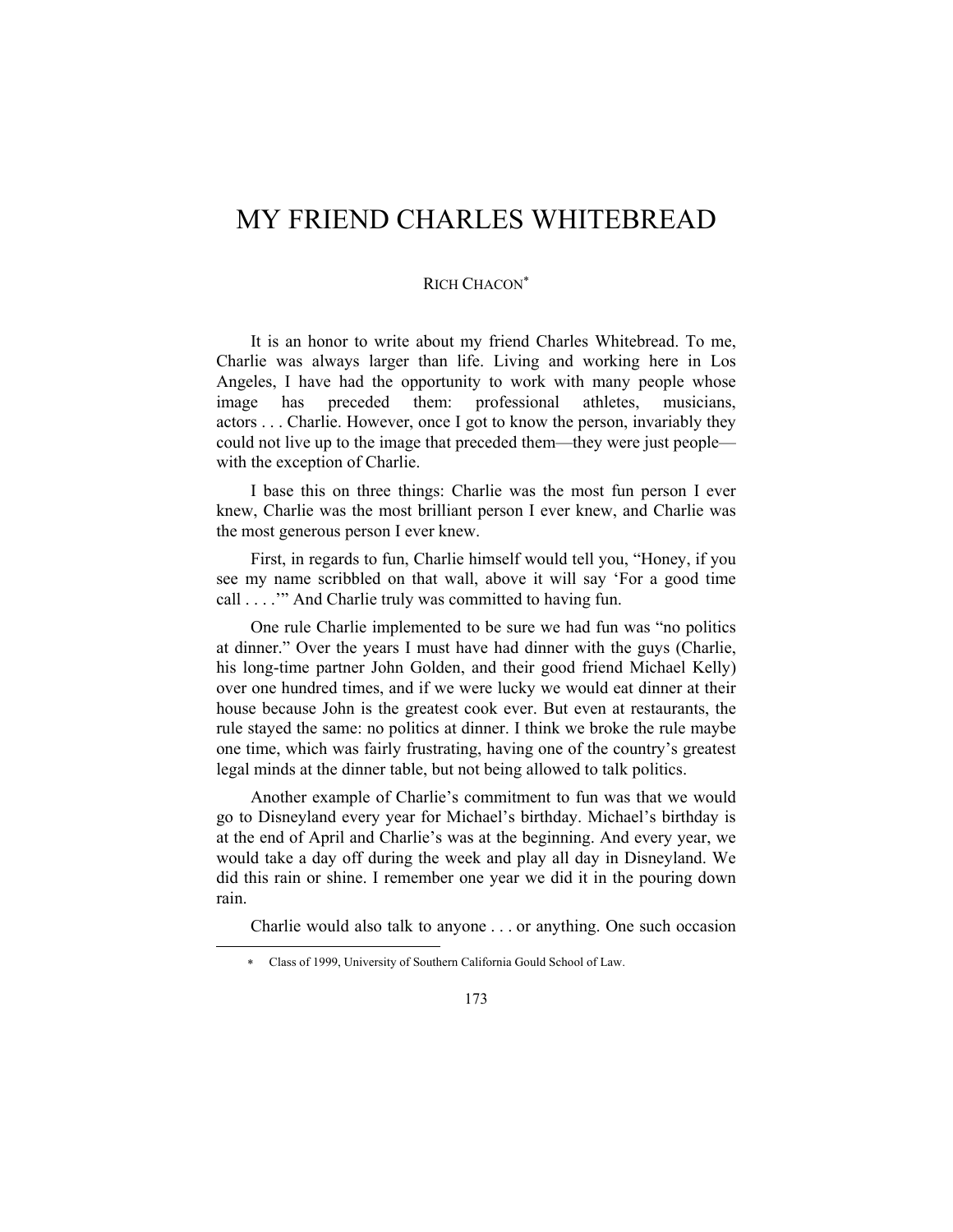when Charlie began talking to anyone was in the Midwest, when he and Michael were on one of their countless lecture trips and they stopped to eat at McDonald's. Michael was seated, and Charlie had taken up a conversation with a woman while waiting for their food. After receiving their meals, Charlie turned and began looking for a straw for his drink. After searching for a moment, the women reached out and handed Charlie a straw, as she had found them before him. Charlie said, "Thank you," and the woman replied, "Think nothing of it, it's what I do for a living." A bit puzzled, Charlie looked at the woman and inquired, "You work in a restaurant?" She replied, "No, I assist the elderly." My favorite part about that story is that *Charlie* told it to me.

In regards to talking to anything, I must tell the story of the secret Wally Bag. Early in my law career, I was telling Charlie about a road trip I was about to take while over at his home. He inquired whether I had a garment bag. Sadly, I did not even know what a garment bag was. Charlie immediately got all excited and said, "Well, you have to have a secret Wally Bag!" Of course, I asked, "What the heck is a secret Wally Bag?" Charlie went into the closet and grabbed a Wally Bag, which is a commercial garment bag. He was intending on giving it to me. But first, he needed to show me how it worked. So, he hung the bag on the clothes rail, unzipped it, and opened it up. He then began to place a shirt inside of the bag, the way you would if you were packing to go on a trip. The bag, however, was not quite cooperating, and Charlie couldn't get the shirt inside the bag. Charlie stopped everything he was doing, actually took a step back, and with the world's greatest sincerity, looked at the Wally Bag and said, "Not now, Wall." I knew then that he was my favorite person ever.

Another thing that made Charlie fun, and it may surprise some of you, was that he was a big sports fan. We went to countless USC football games with Trevor Ingold on Jim Curtis's tickets. (Thanks, Jim.) And he also loved baseball and would watch it all day on television.

A couple times we spoke about the subject of steroids and performance enhancing drugs. The subject turned to "roid rage," the concept of becoming easily angered due to the fact that a person was taking steroids. Charlie chimed in, "Roid rage? Roid rage? I've got 'roid rage,' you bet I do. Only mine is caused by hemorrhoids!" Which goes to show you how funny the man could be.

On the same subject of performance enhancing drugs, Charlie once said, "If they are using performance enhancing drugs and I'm there to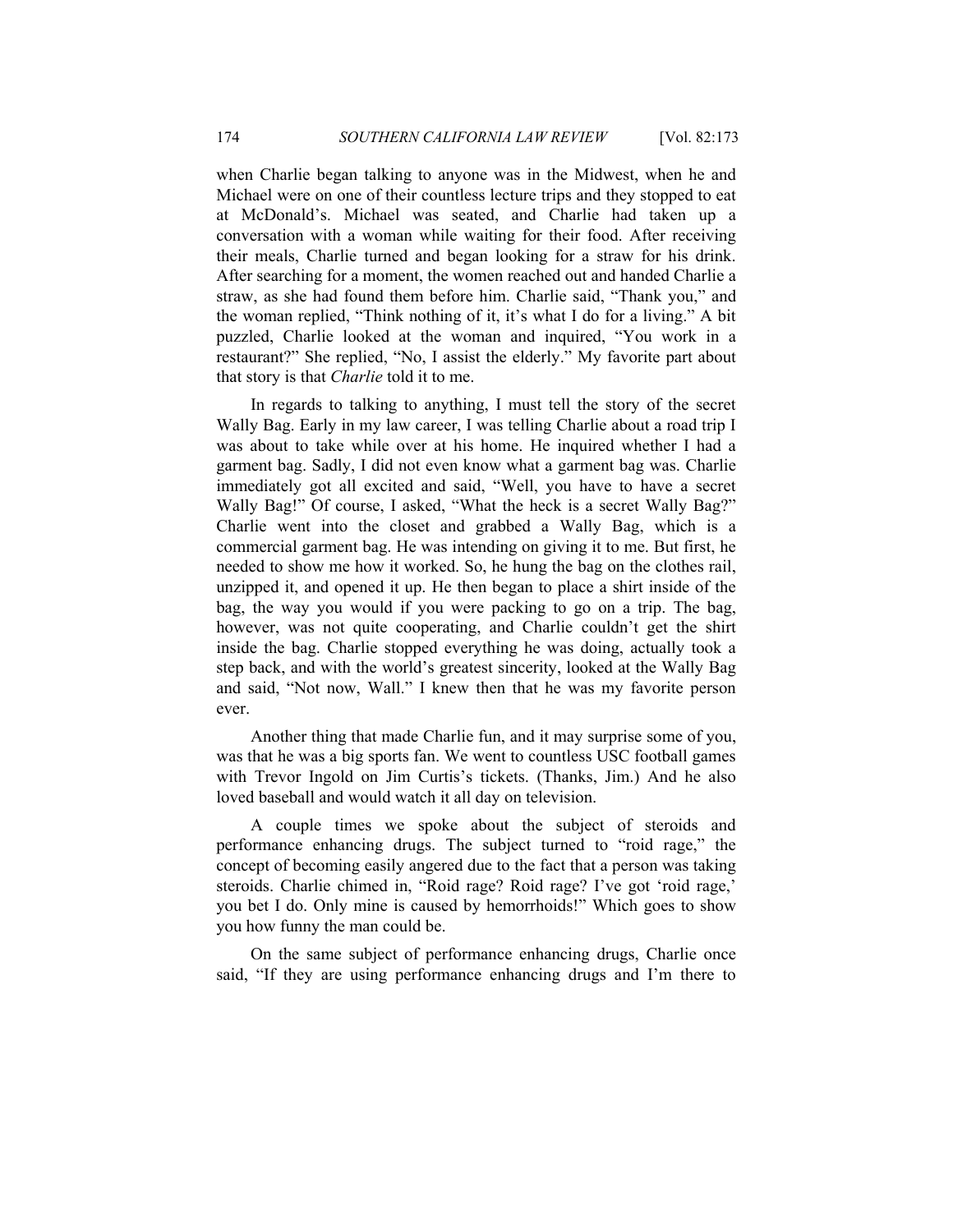watch their performance, then let them use 'em!" This is just another example of Charlie's brilliance.

And he certainly was brilliant. In the *Los Angeles Daily Journal*, I was quoted as saying, "If life were a game of *Who Wants To Be A Millionaire?*, Charlie was my 'Lifeline.'" And he certainly was. I called Charlie countless times seeking factual information, and I don't recall ever calling and not getting the answer I needed.

But to me, Charlie's true brilliance was more evident in his conceptual thoughts about life. I'll never forget this one time we went golfing at this little par-three golf course we loved. As a criminal defense attorney, I live by my cell phone. But on this particular day, I decided I was going to throw caution to the wind and leave my cell phone in the car and enjoy my time with my friends Michael and Charlie. Well, when we got back to the car, my worst fears had come true—I had three "urgent" messages. I said, "Oh crap, I have three urgent messages." Charlie replied, "Butch,"—he used to call me that—"Butch, 'urgent' doesn't mean urgent to you, urgent means urgent to *them*. You check those messages and tell me, how many are urgent to you?" I checked my messages and, needless to say, none of them were urgent to me.

However, perhaps the quote that meant the most and epitomized Charlie best to me was a comment he made a number of times. Charlie used to say, "Money can't buy you happiness, but it sure can bring you misery."

And Charlie did not try to pursue happiness with material wealth, although he could have. Instead, he was the most generous person I ever knew. First and foremost, I think Charlie was generous with himself—and considering my first two points about Charlie, that was a pretty good commodity. But, Charlie was also *extremely* generous with money. He was the most generous tipper ever; a \$35 meal with a \$20 tip was not at all uncommon. He overtipped every single service employee who crossed his path.

I could go on to recount countless stories about Charlie's generosity, but instead, I will recount just one: the story about *our* Volkswagen. It may surprise some of you to know that Charlie drove a Volkswagen Passat. Well, I went to a dealership to get myself a Volkswagen Passat, and after sitting down with the salesman, the payments were coming out very high. So, I called Charlie and I asked him, "Do you really like your Volkswagen *that* much?" Charlie replied, "We're actually thinking about selling the Volkswagen, and maybe we will sell it to you for cheap. That might help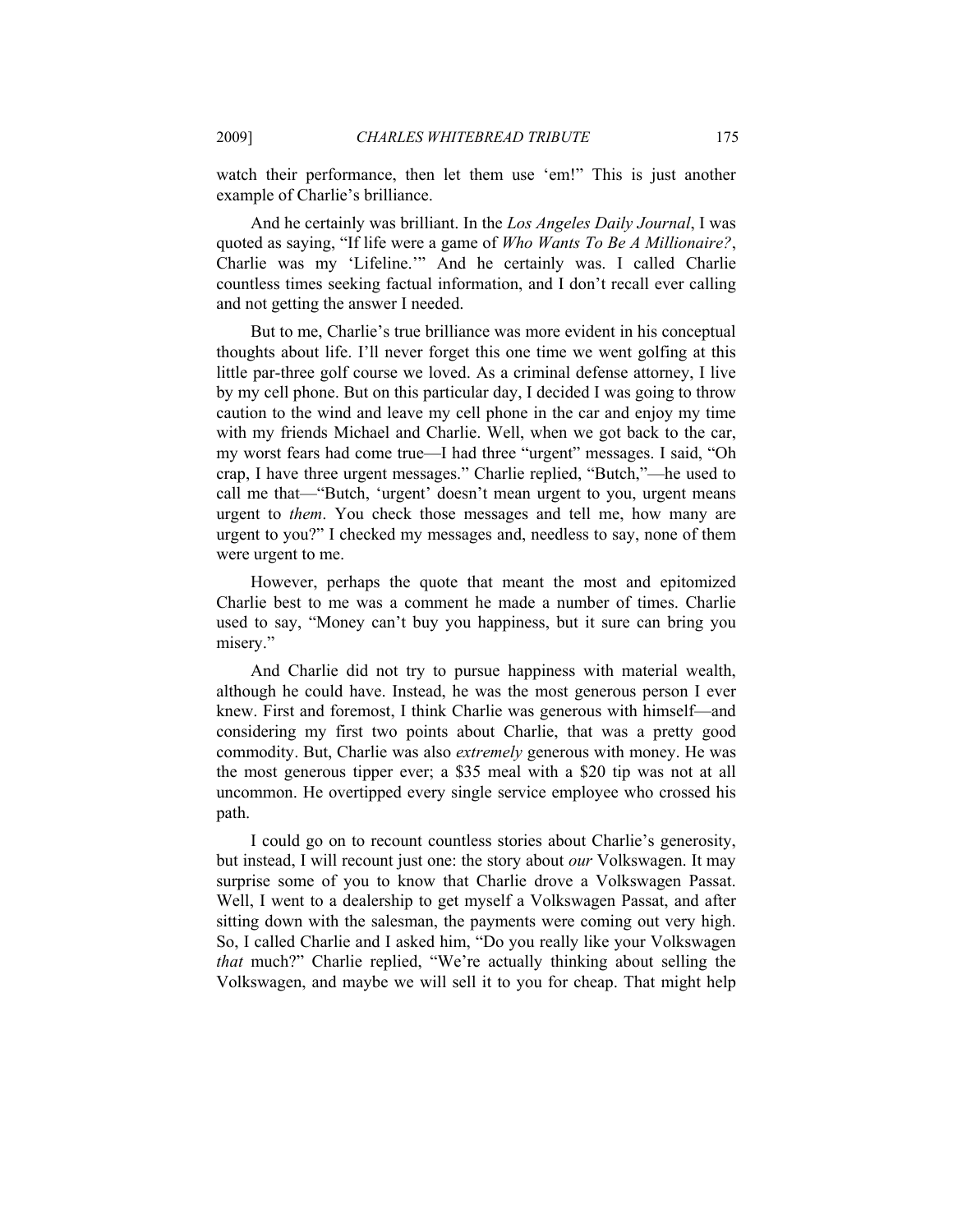you out." Of course the salesman could hear Charlie's booming voice, and he said to me, "Let me go talk to my manager." After talking to his manager, the salesman returned to show that the payments would be moderately lower, and I was contemplating the decision when my phone rang again. I looked down and it was Charlie. I flipped the phone open and said, "What? Have you rescinded your offer?" Charlie replied, "Quite the contrary—John Golden has spoken—we're going to *give* you the car." The salesman looked at me and said, "I can't beat that offer." And he couldn't, and he didn't, and they gave me the car.

The important part of that story is where Charlie said, "John Golden has spoken." Because that is how Charlie lived his life. Charlie would tell you, and Michael would tell you, and Jeff Griffith would tell you, too: They lived by the "Golden Rules," and the Golden Rules were what? They were right. And that, my friends, is how you have a happy marriage— Charlie and John had one of the best marriages any of us has ever seen.

Finally, perhaps the greatest thing about Charlie is that he had *no* enemies. Charlie may be the only human being I have ever known who had nobody who disliked him. Even Ghandi had critics. Not Charlie. Furthermore, and perhaps the reason for the former statement, is that Charlie did not dislike anybody. I cannot think of a critical word that Charlie ever uttered about another human being. *That* is something to which we can all aspire.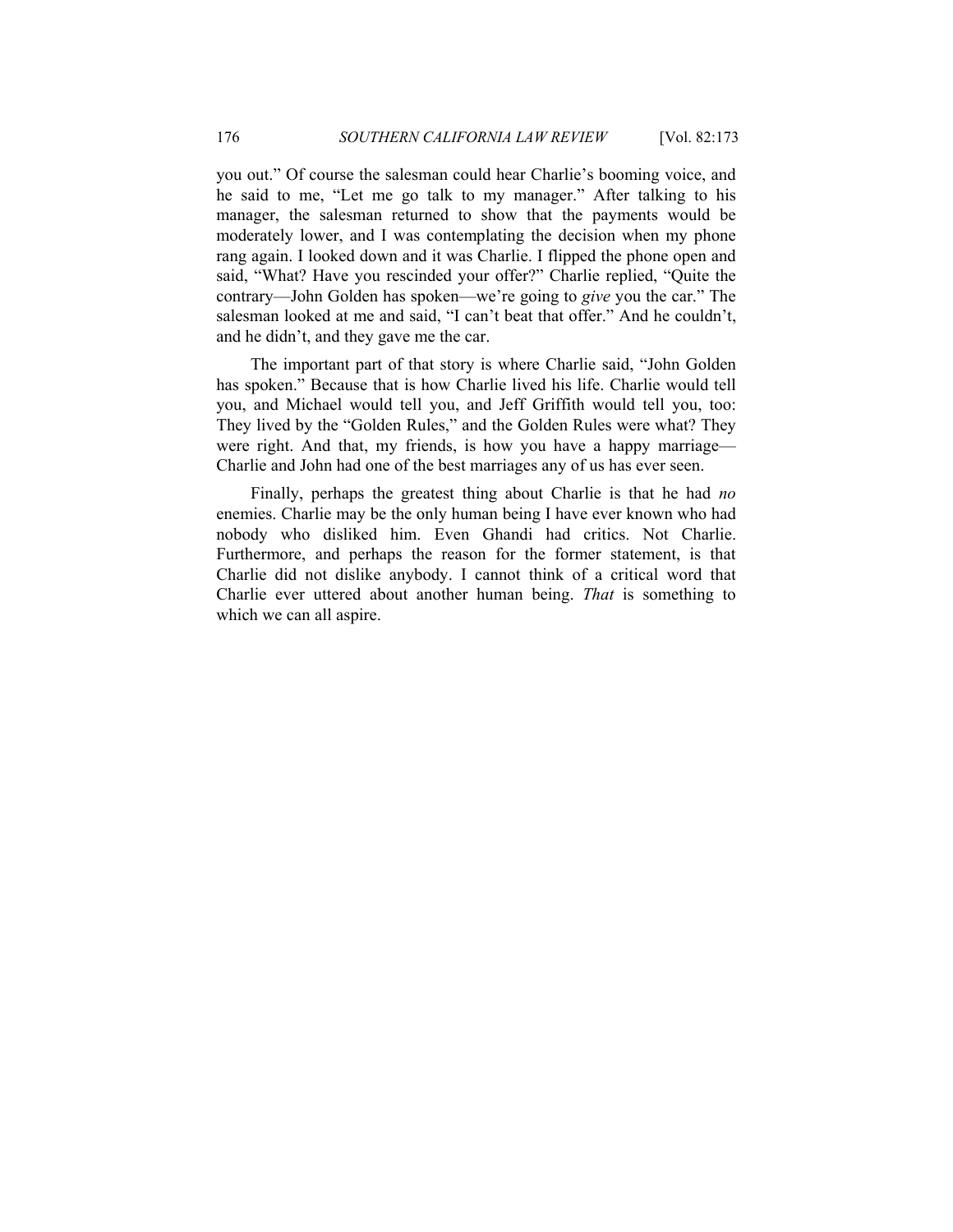### CHARLIE

#### ERWIN CHEMERINSKY<sup>∗</sup>

If there is a heaven, today there is much more laughter and joy there. But there is immeasurable sadness in our world. For those who believe in heaven, it is a bit of a comfort to think of Charlie spending eternity educating and regaling large audiences. It is also some solace to remember that, as much as any human being that I have known, Charlie truly enjoyed his life, that he lived it with great passion and joy, and that he lived it on his terms.

We all aspire to be the best at what we do. Charlie was the best. He devoted his life to teaching, and there was no finer classroom teacher at any university in the United States. He was the best lecturer that BAR/BRI ever had or ever will have. Judges and lawyers groups never will have a better speaker. USC will find someone else to teach Criminal Procedure and Gifts, Wills, and Trusts. BAR/BRI will find someone else to fill its podiums. But no one will come close to Charlie, and the students will be so deprived for never having known him.

I have spent a good deal of time thinking about what made Charlie such an exceptional teacher. Most of all, he truly enjoyed it and deeply cared about it. He had a dazzling intellect. He had the ability to capture concepts in such powerful and memorable ways.

I first heard of Charlie in the mid-1970s, when a college friend of mine had Charlie as a professor at the University of Virginia Law School. In one phone conversation, my friend told me that he had this amazing professor named Whitebread. He said that Whitebread came into Criminal Procedure and began the class by saying, "I know that most you will never practice criminal law, so I want to accelerate things. There are two things you need to know about criminal procedure. There is a major difference

<sup>∗</sup> Dean and Distinguished Professor of Law, University of California, Irvine, School of Law. Member of the University of Southern California Law School faculty (and a colleague of Charlie Whitebread) from 1983–2004.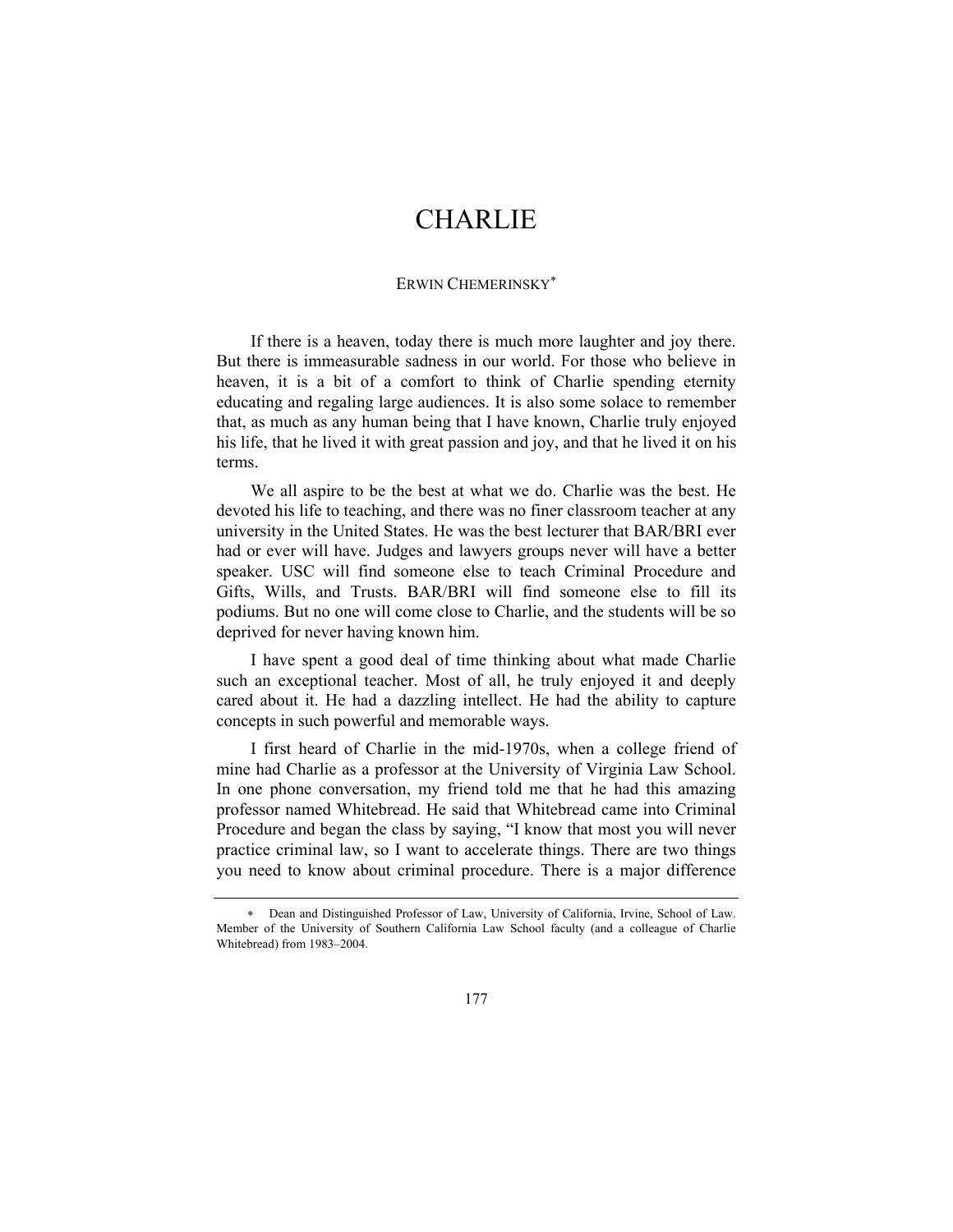between what the police are allowed to do under the Constitution and what they actually do. That is because they carry guns. And above all remember, when that big green door slams shut, remember which side you want to be on." The former captures the essential reality of the difference between the law as articulated by the Supreme Court and the law as it exists in the streets.

The latter—the image of the big green door slamming shut—so captures the essence of being a professional. It is a vivid reminder that a lawyer must not make the client's problems his or her own. I never have heard a more powerful way of reminding students that there are simply lines that they must not cross, no matter how much they want to help their clients.

I know of no teacher who managed to so well combine entertainment with substance. Charlie was riotously funny, but it always was in service of his communicating ideas. That, of course, is what made him the best bar review lecturer who ever lived. He could communicate an enormous amount of material with great clarity while keeping the students entertained and presenting it all in a manner that was easy to remember.

Charlie taught large numbers of students at USC. Every year, he'd teach Criminal Procedure and Gifts, Wills, and Trusts to rooms filled beyond capacity. He would also teach large undergraduate classes. But he also did a tremendous amount of teaching outside of the Law School. Every summer, he'd lecture to students across the country, usually in seventeen different cities, who were preparing for the bar exam. Every fall, he would go to dozens of law schools to deliver a lecture on how to take law school exams. In between, he would speak at dozens of conferences of lawyers and judges. The reality is that no one in the country spoke to more law students, lawyers, and judges over the last quarter century than Charlie Whitebread. Doing this, of course, required a person with phenomenal energy. But even more, it required a person who truly loves teaching.

He had a penetrating intellect. Early each July, he and I would have a long conversation about the recently completed Supreme Court term as we were each preparing to speak and write about it. His insights from those conversations were invaluable, and always the best I heard anywhere.

Charlie was not just the best in his professional life. In his personal life, too, he was a model for all of us. His love and devotion to John Golden and Michael Kelly, his kindness and love for Katie Waitman, his dedication to the Jeff Griffith Youth Center—all are an inspiration.

I can speak personally that he also was the best as a friend. So many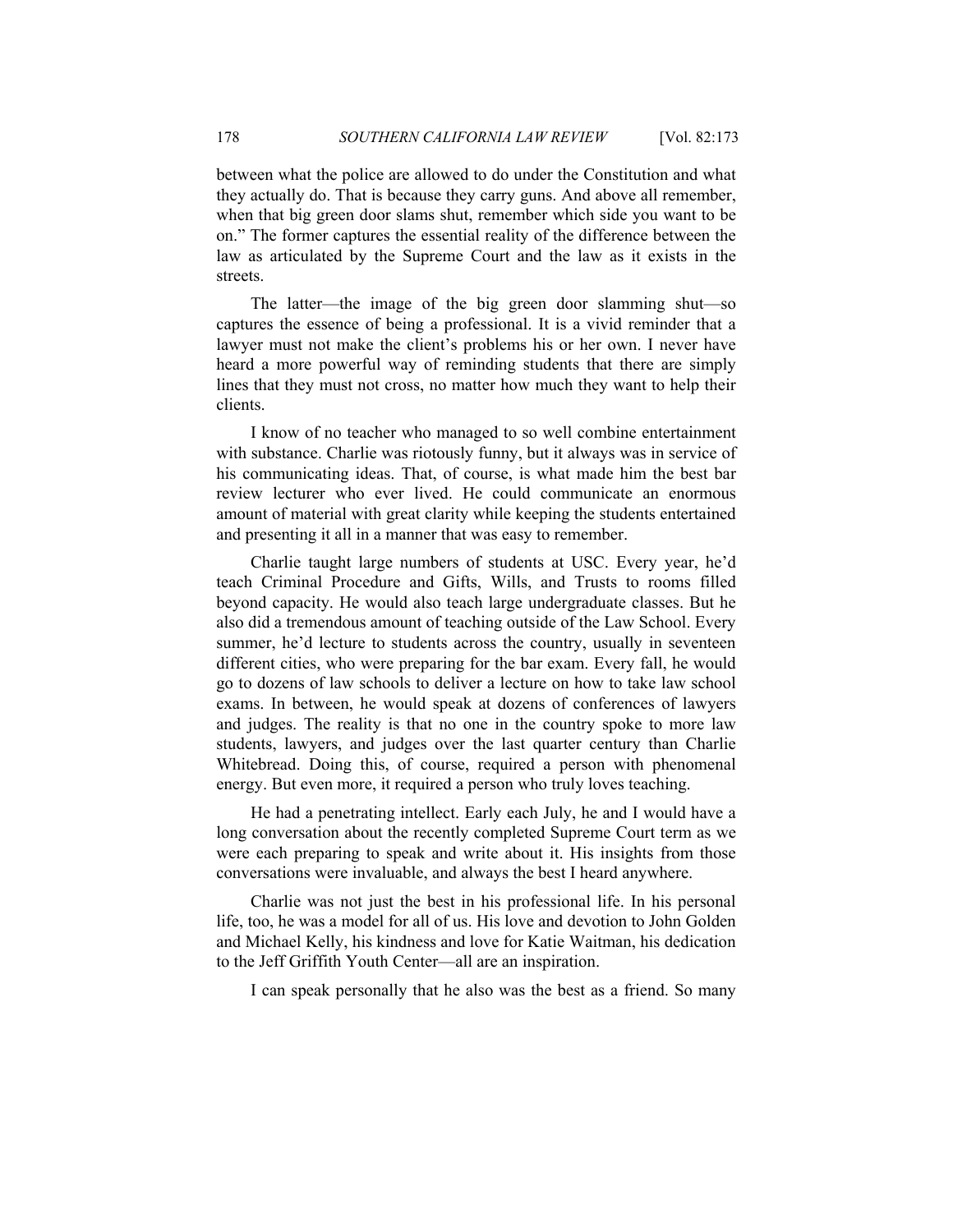of us received his cards and notes. Any kindness was the cause for a sweet note. His phone calls were even better, because they brought the warmth and vibrancy of his voice. In the years when I was doing seventeen city BAR/BRI tours, like Charlie was, several times in the month of June I would receive a call from him to see how I was doing, and always to tell me some hilarious story of his life on the road. When I was going through a hard time, the calls would increase. He would call just to say hi, to see how I was doing, to let me know that he cared.

Charlie always made me feel better about myself. He was my biggest cheerleader. He always inspired me to be my best self.

Charlie was taken from us much too soon. It is so hard to believe that he is gone, and that if I go to the fourth floor of the Law School, I won't hear his booming voice. There won't be any more cards or any more phone messages filled with Charlie's warmth and wit. But he lives on through all of the students he taught and all of the lives he touched.

In the play *A Man for All Seasons*, there is a scene where Sir Thomas More encourages someone to be a teacher. The person responds, "If I were, who would know?" Sir Thomas More replies, "You, your students, God. Not a bad public that." No one taught a larger public than Charlie Whitebread. No one did a better job of teaching about law and about life.

All who knew Charlie mourn our loss. But we all celebrate the life of a person who lived with such passion and such joy. We celebrate a truly unique, extraordinary, and wonderful person. I loved Charlie Whitebread, and I will miss him as long as I live.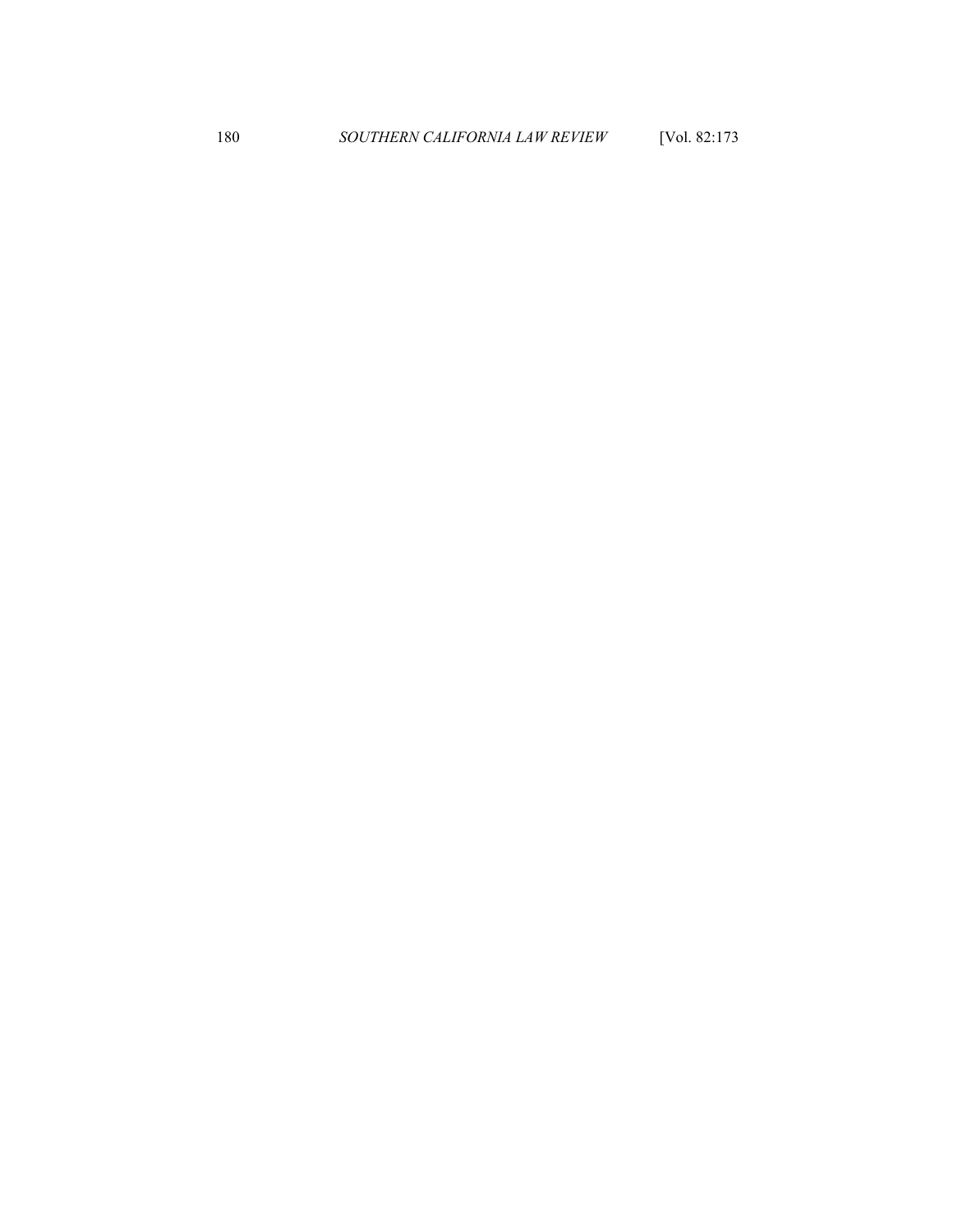# REMEMBERING CHARLIE

#### JAMES B. CURTIS<sup>∗</sup>

I am pleased to contribute to this special edition of the *Southern California Law Review* in memory and honor of Professor Charles H. Whitebread.

I had the incredible good fortune to be among Charlie's best friends for twenty-eight years. Beyond being a dear, beloved friend, Charlie was my teacher at USC Law, my mentor, and my hero. I had the invaluable opportunity to serve as his research assistant for two of my three years at USC Law. Charlie was a brilliant, charismatic, loving man. It was a great honor to know him and to learn from his example.

I wish to share three of Charlie's quotes which speak volumes about the lasting impact he had on me and on all of those whose lives he touched.

The first quote represents the first words I ever heard Charlie speak. I recall that day in late August 1980 as clearly as though it occurred today. It was the first day of class in Gifts, Wills, and Trusts. Charlie was a visiting professor at USC Law. The capacity crowd of students assembled in Room 3 anxiously awaited his arrival, since we had heard of his stellar scholarly reputation and teaching acumen. Suddenly, the door to Room 3 flung open, and a lightening-bolt-of-a-man bounded down the aisle to the front of the classroom. The first words he spoke that day were, "Hi, kiddies, I'm Charles Whitebread, and everything you need to know is contained in my head." A genuine sense of excitement enveloped the room as laughter erupted. As all of us experienced that semester, Charlie truly did know all we needed to know. That's why so many of us at USC Law, and why so many students at the University of Virginia Law School and the Georgetown University Law Center, where he also taught during his distinguished career, enrolled in every course he taught, regardless of subject matter. Students regularly wrote to Charlie, expressing thanks and admiration. I recall one former student's letter stating that he had taken all

l

<sup>∗</sup> Class of 1982, University of Southern California Gould School of Law.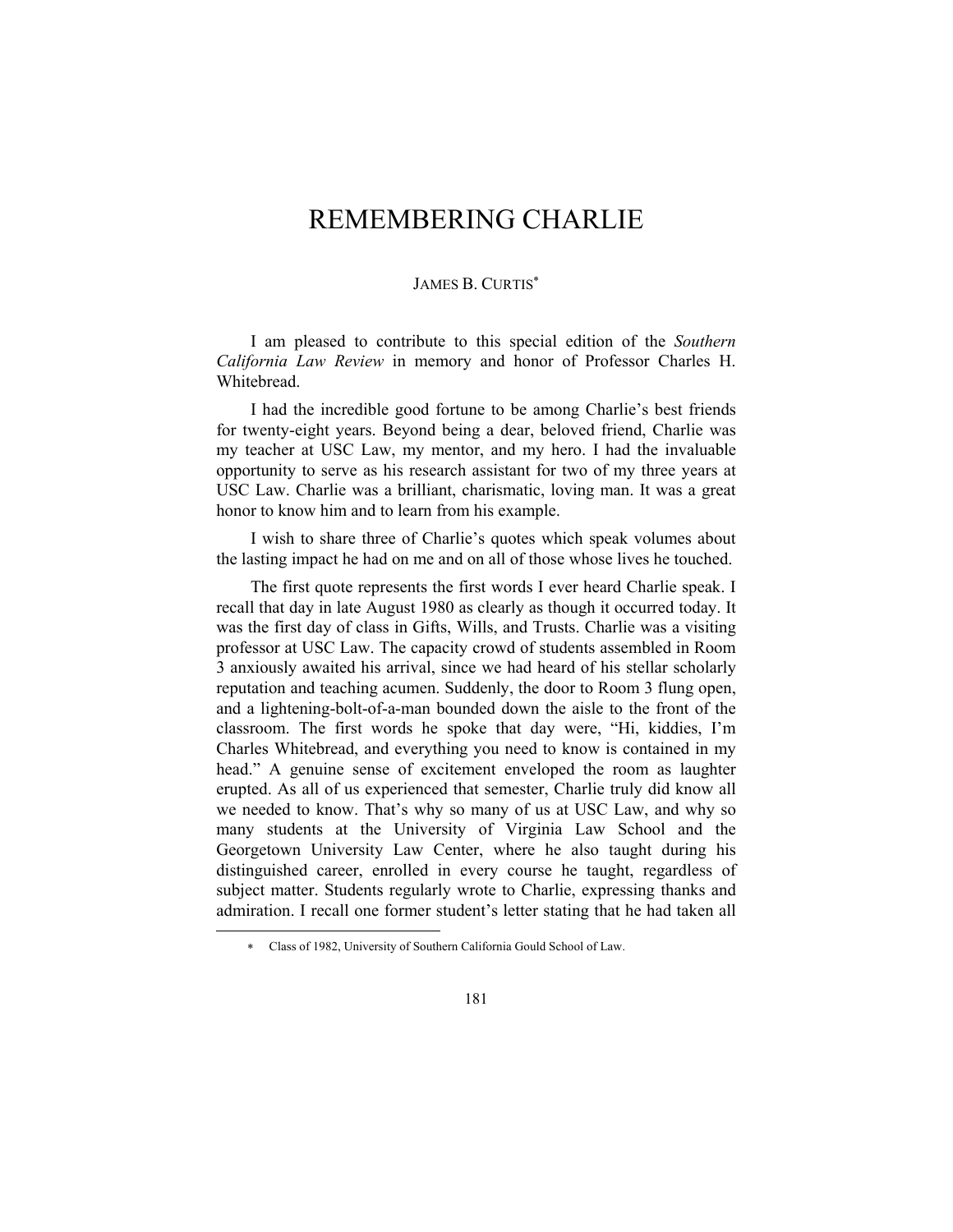of Charlie's courses so that he could "bask in [Charlie's] exuberance." Another student marveled that Charlie "could teach the phone book." Still another student wrote, "Charlie Whitebread rocks my world." Charlie was a master teacher, a master communicator.

During our nearly three decades of friendship, Charlie often shared with me another quote: "Enjoy the full, rich tapestry of life." Charlie practiced what he preached. From sports events to classical music, from fine French Burgundy wines to Dodger Dogs, from the local beach scene in Santa Monica to worldwide travel, Charlie was always on the go seeking fun and adventure. During Charlie's frequent travels, he often knew more about the places he visited than the local residents. I vividly recall visiting the Duomo in Florence with Charlie and John Golden, his wonderful longtime partner. Charlie was regaling John and me with every imaginable detail about the history of the cathedral. He knew how long it took to build, the construction materials used, the types of tradesmen who built it, the government in place at the time—even the fashions in vogue during the era. As we listened, we sensed someone was behind us, so we turned around and realized that an entire tour group had stopped and was listening intently to Charlie's colorful descriptions.

It is Charlie's third memorable quote, however, which captures him best. Charlie regularly commented that "things don't interest me, people do." In Charlie's case, his actions truly spoke louder than his words. Charlie was a sensational conversationalist. He was in demand as a dinner companion in every city he visited. He was also the most generous person I have ever met. His philanthropy was not limited to his regular contributions to USC, Princeton University, Yale Law School, and other educational institutions. It was Charlie's vision and kindness that enabled the Los Angeles Gay and Lesbian Center to open the Jeff Griffith Youth Center. The Youth Center has helped thousands of at-risk teens, whether they be straight, lesbian, gay, bisexual, or transgender, by providing meals, educational programs, and medical care. Even though Charlie was a highly successful man, he never lost the common touch.

I loved Charlie with all my heart. I miss him every day. On September 16, 2008, America lost one of her favorite sons. One of America's great families lost its first born. The University of Southern California lost one of its best ambassadors. The legal profession lost one of its premier scholars and teachers. Although our loss is far-reaching, Charlie would not have wanted us to focus on our sorrow. Instead, he would have encouraged us to celebrate life and living, and to recall him with joy. Although Charlie was taken from us far too early, he leaves a rich legacy for future law students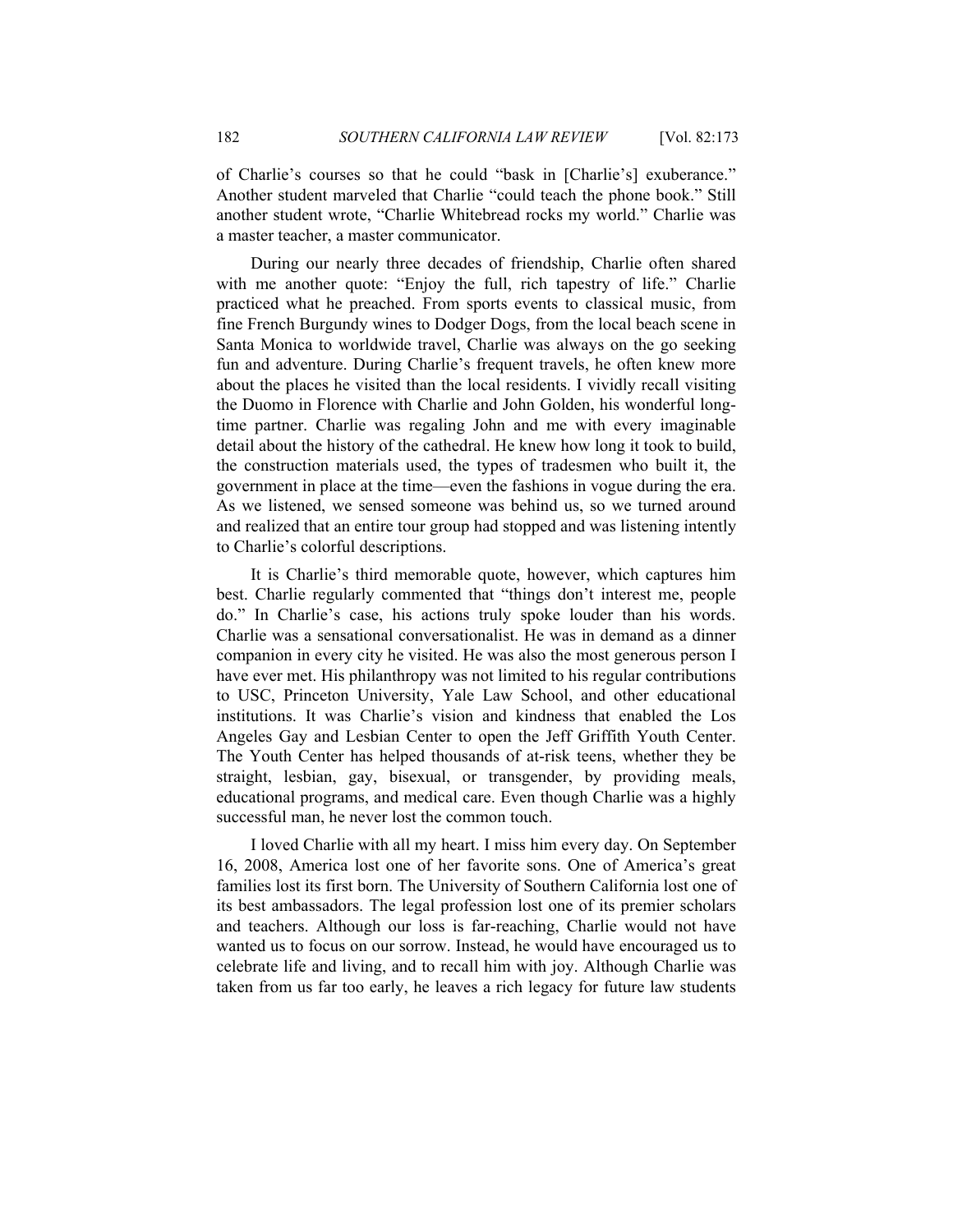through his many insightful publications. That is why I choose to take comfort in the age-old saying, "Those we have held in our arms for only a little while, we hold in our hearts forever."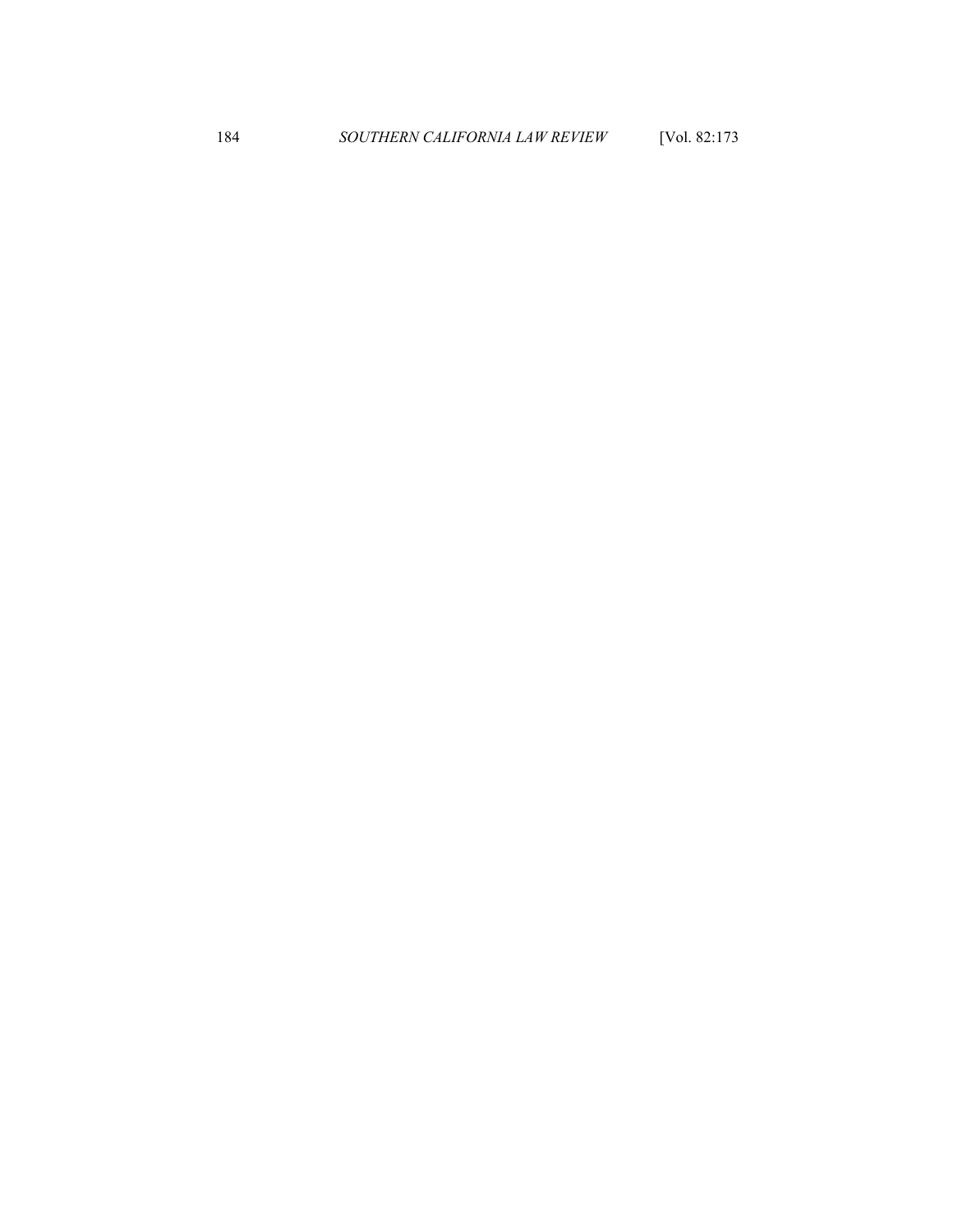# THE VERY BEST

#### SUSAN ESTRICH<sup>∗</sup>

My last conversation with Charlie wasn't about him. I wanted it to be. I wanted to talk about how he was doing and how I could help him—about what I could do for Charlie.

He wanted to talk about what he could do for *me*. He was concerned about me. He wanted to make sure I was alright. He was fighting Stage 4 lung cancer, coughing like crazy, uncertain whether he would ever be able to teach again, and he wanted to make sure I was okay, wanted me to know how grateful he was to me for offering to back him up on his fall teaching, wanted to make sure I knew just how terrific I was. He wanted me to be happy, because according to him, I deserved it.

I was terrific because Charlie thought I was. That was his final, and perhaps most precious, gift to me and to the many thousands he loved: John Golden, his family, his colleagues, and most of all, his students.

All of you know that Charlie was a brilliant guy, an extraordinary student and teacher of the law, a guy with a gift, full of passion and humor and spirit, a guy who filled the room when he entered it, lit it up with his exuberance and energy, loved the law and wanted everyone else to love it and embrace it and celebrate it the way he did. But as I think back, perhaps Charlie's greatest gift was not really so much about himself, but about how he changed everyone he touched—changed them not only in how they thought, what they knew, and how they saw the law and the world, but most fundamentally, in how we saw ourselves.

I sat next to Charlie at graduation last May, his last. That was, really, why I was there. I wanted to applaud my own students, of course, but I really wanted to be there to be with Charlie, to cheer for him. We didn't say it out loud, but we knew, all of us, that it might be his last. I got there early, positioned myself strategically to walk in with the old-timers, which is

l

<sup>∗</sup> Robert Kingsley Professor of Law and Political Science, University of Southern California Gould School of Law.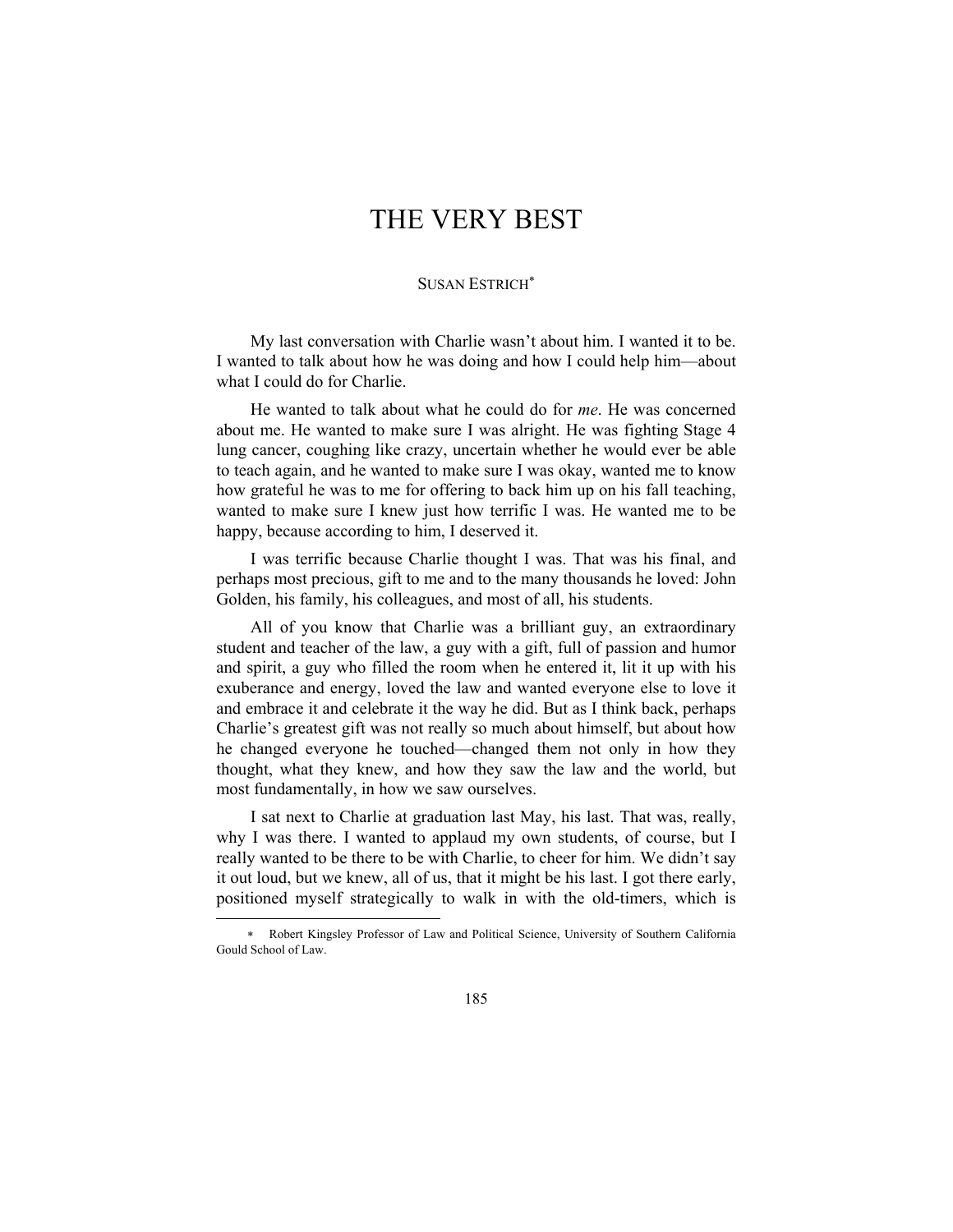what I have somehow become. Charlie sat between George Lefcoe and me. He was surrounded by love.

He was coughing a lot. It was scary to hear. He was worried that he would somehow disturb the ceremonies. I was worried that it must hurt.

But no one had more fun that day than Charlie. He was pleased to be honored. He loved Erwin Chemerinsky's speech—the very best graduation speech he had ever heard, he told me. Because Erwin was the very best. He was very proud of Erwin. But even better was the reading of the names of each student. Charlie jumped up and down, hugging one after another. "He's the best," Charlie would say to me. "She's the best," he would say. "She's really amazing," he would say. He almost seemed disappointed when one of them didn't notice him three rows back, cheering and whistling, eager for the student to notice, come back, accept a bear hug.

It wasn't that Charlie needed one more bear hug. I looked over nervously each time, thinking of all the germs and bacteria that each of those huggers, of course unintentionally, was dripping on my sick friend. Most people would avoid such encounters like the plague they could be for a person fighting such cancer. Charlie reached out for them.

But—and this is my point—it was not for him. He wasn't looking for the students to praise him. He wanted to praise *them*. He wanted them to know how much he thought of them.

Some people, many people, look at others and cannot help but start calculating how and why they are better than the other; they look at them as a mirror for themselves, to make them feel smarter, more successful, more accomplished. Charlie was just the opposite. It wasn't about him. His joy came from holding up a mirror that made *you* better, smarter, and more successful than you thought *yourself*; that showed you as he saw you, full of special talent and unlimited potential. Charlie loved teaching because he loved his students; he loved his colleagues. We were all better in Charlie's mirror than we could ever be in our own.

It takes a very big man, and a kind one, to see people that way, and to find pleasure—the greatest pleasure—in offering them the gift of seeing themselves in the bright light of his mirror.

I have discovered, as I have grown older, that the worst thing about aging is not the lines around my eyes, the sometimes aches in my joints, the sadness that comes from knowing that everything does not always work out for the best, that decisions once made cannot be undone, that some opportunities are lost forever. All of that is hard.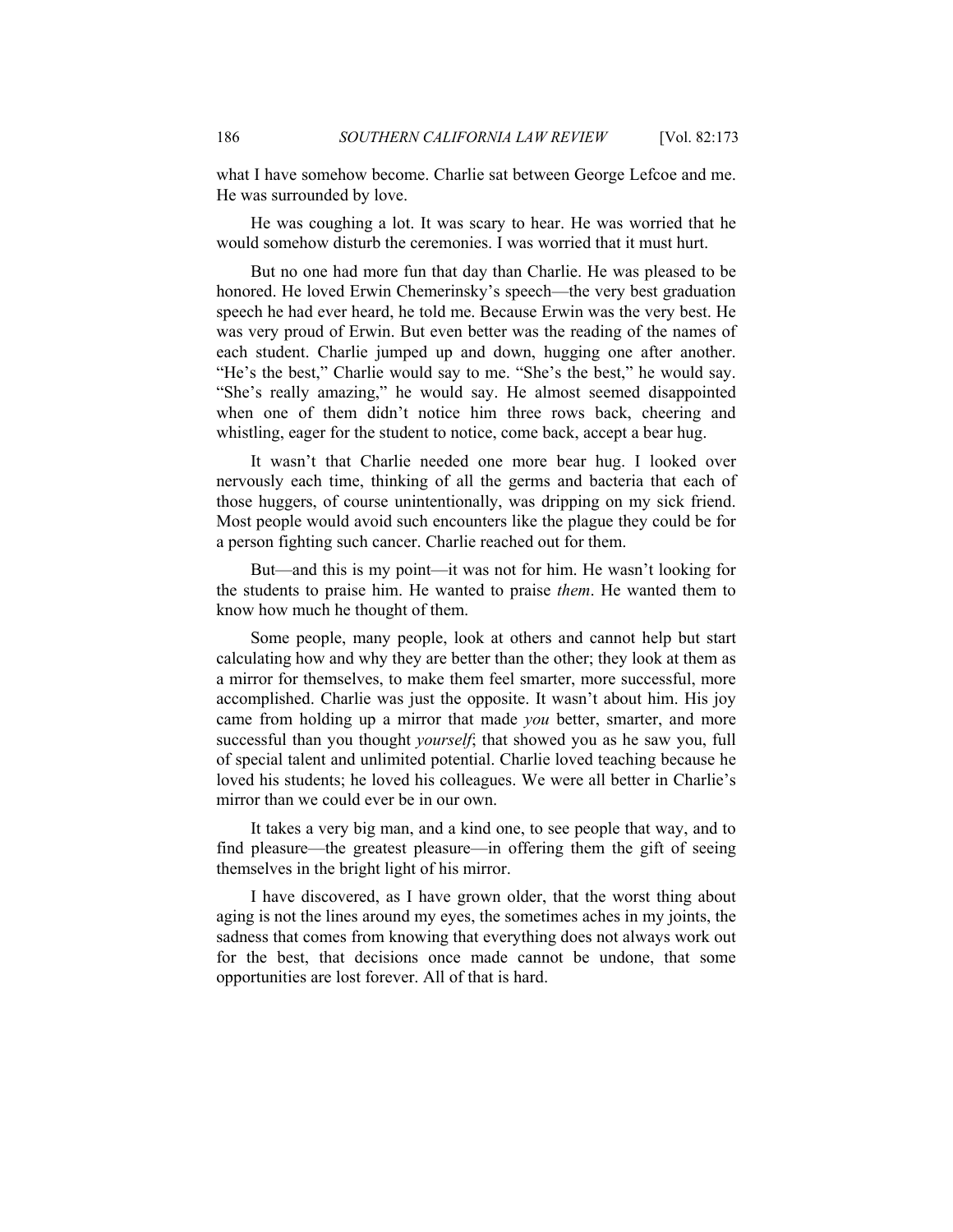But the worst thing, without question, is losing people you love. The worst thing is moments like this one, of saying goodbye. Over the years, I have tried to figure out a way to make my peace with such moments. I lost my father at a young age, and it nearly destroyed me. And the greatest comfort I ever found, and the comfort I offer to those who are hurting, is only this: people you love may die, but they are never gone so long as those of us who they touched and shaped and loved carry them inside us, so long as we are different because of them.

The next time you look in the mirror, the next time you are tempted to think of yourself as anything less than the greatest or the best, to question whether you are enough—in any of those familiar ways we question ourselves—think about what Charlie would say about you if he had the chance. "He's the greatest," he would say. "The very best." And if we can carry in ourselves the faith that Charlie had in us, if we can remember the mirror, distorted by love, that he held up to each of us, the man we loved so will never really be gone.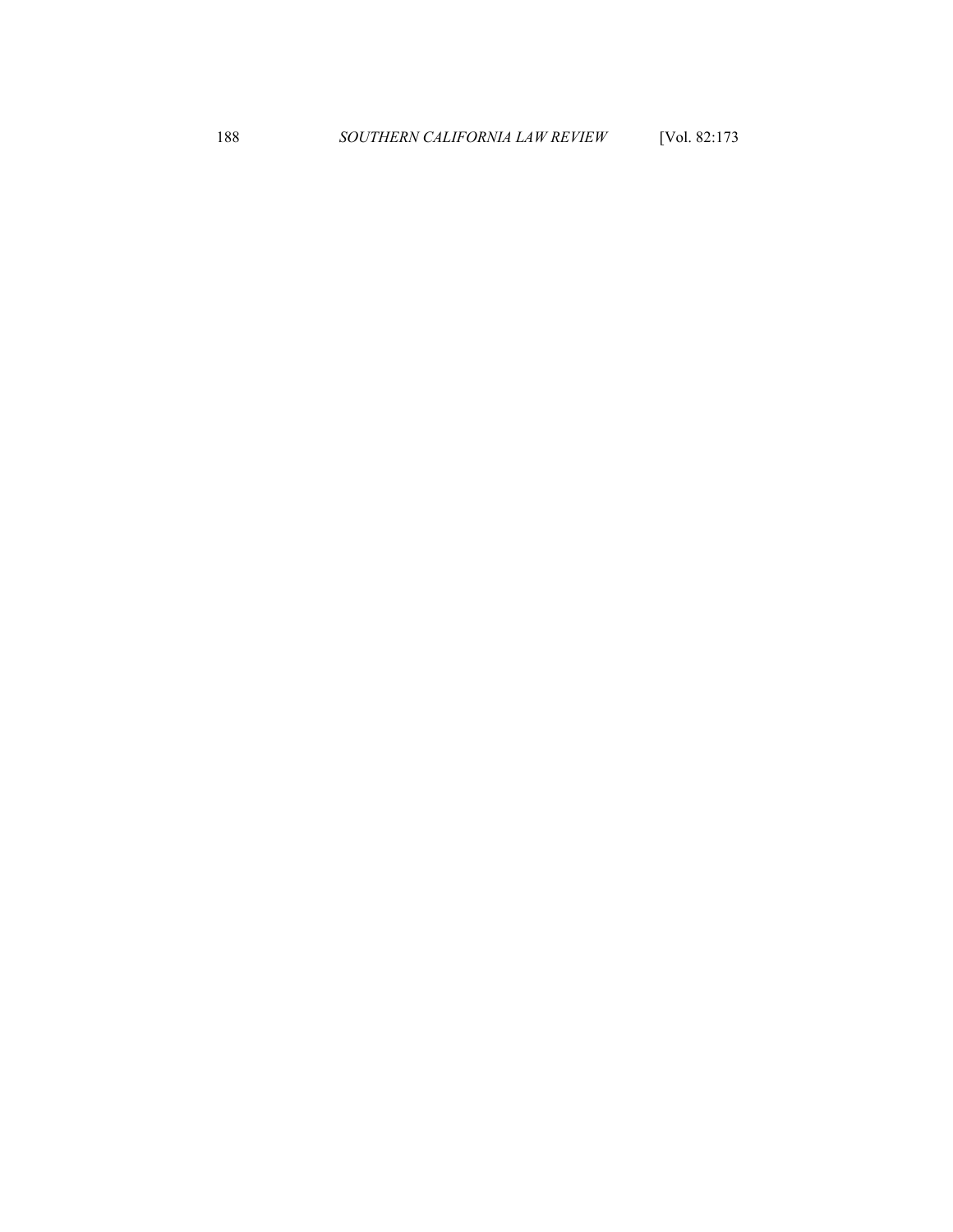# CHARLES H. WHITEBREAD

### MICHAEL J. GRAETZ<sup>\*</sup>

Late in April when Charlie Whitebread learned that he had Stage 4 lung cancer, it occurred to me that I might someday be asked to say a few words about him. But these are comments I hoped never to make. I do not have words to describe to you the emptiness in my life that Charlie had filled for so many years. But our purpose here is not to mourn our loss; rather it is to celebrate Charlie's life.

Charles Whitebread walked into my life on a beautiful October evening, into an old farmhouse on 350 acres of land overlooking the Blue Ridge Mountains in Charlottesville, Virginia, where I was living with four other law students in 1968. It was Charlie's first year of teaching, my last year of law school. From then until September 16, 2008, the day he died nearly forty years—Charlie and I were the closest of friends. We always referred to one another in speeches as my "great good friend," and often described ourselves as oil and oil. Charlie was twenty-five years old then, and soon to become the University of Virginia Law School's teaching superstar, as well as a scholar of the first rank. In the conservative climate of the Law School in those days, Charlie was unique: full of energy, charismatic, larger than life. He always insisted that laughing is one of life's greatest callings; he had that unmistakable Breadman twinkle in his eye.

Thirty-five years later, giving the commencement address at the University of Illinois Law School, Charlie told the graduating class:

It is not enough in my view to stop and smell the roses. It will be essential to go and look for some roses. Take in museums, art galleries, theater, rock clubs, and live a life of joy in the law.<sup>1</sup>

<sup>∗</sup> Justus S. Hotchkiss Professor of Law, Yale Law School. This remembrance is adapted from remarks delivered at memorial services for Charles H. Whitebread at the University of Southern California on November 13, 2008, and the University of Virginia Law School on December 6, 2008.

 <sup>1.</sup> Charles H. Whitebread, George T. and Harriet E. Pfleger Professor of Law, Univ. of S. Cal. Law Sch., Commencement Address at the University of Illinois College of Law (2003).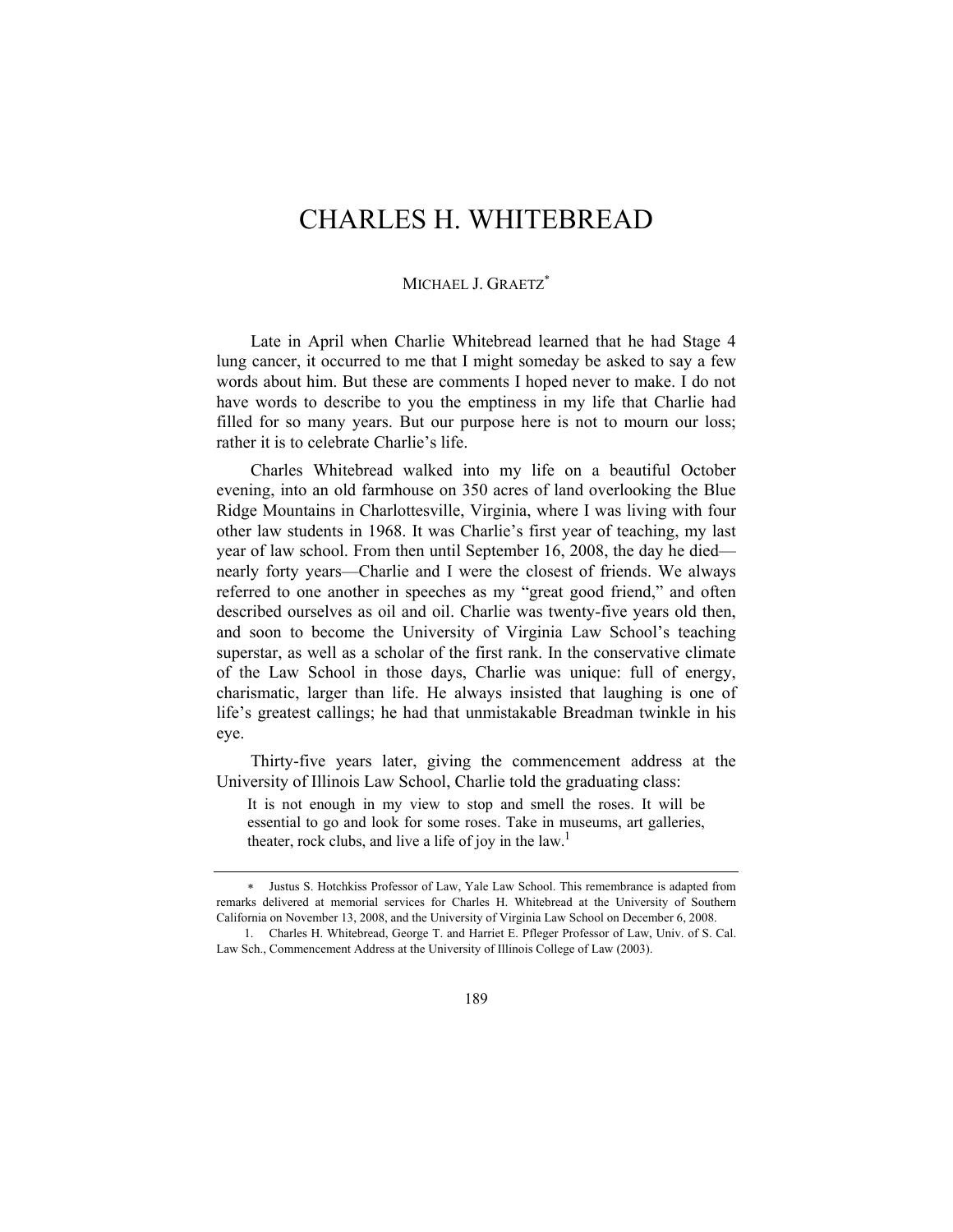Charlie Whitebread and I often looked for roses—and not just roses, if one were to be completely candid. He, in particular, had something of a taste for thorns. And we lived a life filled with joy. We listened to a lot of music in a wide array of places. At University Hall in Charlottesville we saw what had to be the worst concert Janis Joplin ever performed. Elsewhere we also saw one of Warren Zevon's best, Pink Floyd, David Bowie and Iggy Pop, Bobby Short doing Cole Porter, the great Paul Simon, and we saw Little Feat—America's best 1970s rock and roll band—more times than I can count, to name just a few. We had season tickets to the Los Angeles Chamber Music series at the Ambassador Auditorium in Pasadena, where the signs in the bathroom warned us not to "step on the ONYX," and we spent untold evenings in unnamable dives where we would have hesitated to use the bathroom, if only we could have found it.

We traveled together in Europe, more than once, and Charlie—who confessed to a pampered and preppy upbringing, and often aptly referred to himself as "Mr. Know-It-All"—used much of our time there to fill in some of the gaping gaps in my liberal arts education.

Charlie and I also spent a lot of time together on beaches: Virginia Beach, Biarritz, Jamaica, and Agious Nicolaous—a small town on the Southern coast of Crete—to name a few. After a time, our favorite beach became the Santa Monica beach, in particular, Lifestation Number 9, where much of the USC faculty spent the late 1970s and early 1980s together riding the waves, enjoying the sunshine, ogling the local fauna (without any discrimination on the basis of sex, color, creed, or national origin), and, I am sure, thinking and discussing profound thoughts.

Charles Whitebread played a crucial role in helping secure my appointment to the UVA law faculty in 1972, and that he was so enthusiastic about his life there no doubt erased any small doubts I might have harbored about entering the teaching profession myself. During our time together there, we were inseparable. Our offices in Clark Hall were only three doors apart. We ate lunch together nearly every day, and before the law school moved, we usually crossed Mr. Jefferson's magnificent lawn to eat at the corner. At faculty events, we always formed the core of the infamous table Number 3, which over time became so boisterous that when he became dean, Emerson Spies stopped having sit-down dinners. We started throwing Halloween parties for the Virginia law school community, a tradition we picked up again when we reunited at USC. In Charlottesville, we partied at the VFW lodge and the Bren Wanna Club, in Los Angeles, in students' family homes in Beverly Hills. Charlie often viewed these costume parties as occasions to don a toga.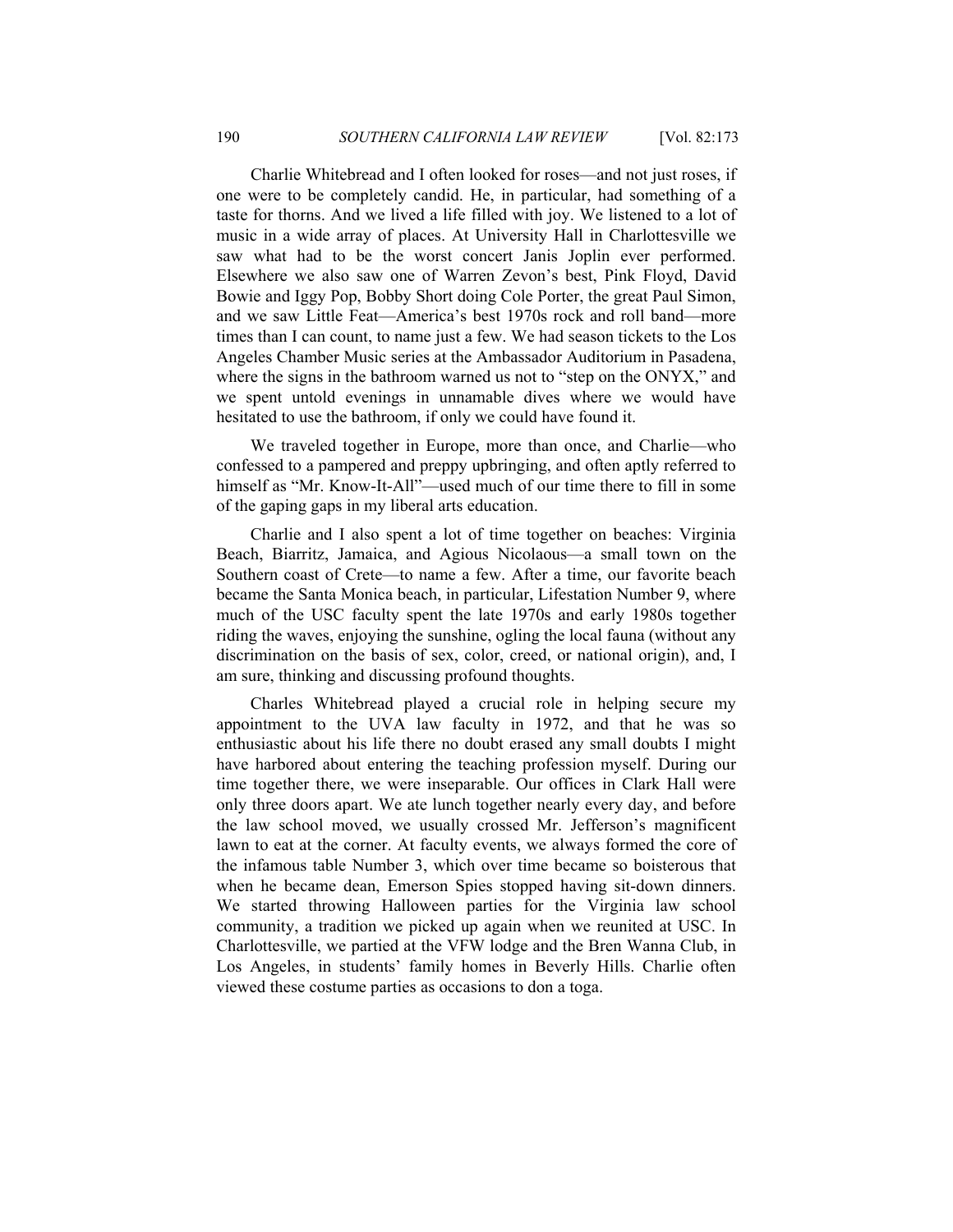As a law student at Yale and during his early years of teaching at UVA, Charlie served as a resident advisor in various dorms. He liked living rent free. But there came a time for him to give up dormitory life. Reluctantly—and only after I insisted—Charlie purchased his beloved Charlottesville home, where he and John Golden continued to spend Christmases and summers even after he had moved to Los Angeles. It was the first time in Charlie's life that he had borrowed any money, and for months after taking out his home mortgage, Charlie said that he felt like a criminal every time he entered the bank. I tried, time and time again, to explain to him that lending money was how banks make money, but Charlie would hear none of that. He paid off that mortgage as fast as he could.

You see, Charlie Whitebread, for all of his outrageous style, had a very conservative streak. For a long time, he was a committed Republican; in fact, he had headed the Goldwater for President club at Princeton. Charlie came by his conservatism naturally, having come of age in the late 1950s in Bethesda, Maryland, the grandson of a curator of the Smithsonian **Institution** 

And Charlie always had a keen regard for the civic virtues. We all know of his impressive hands-on philanthropic endeavors, raising more than \$1 million for the Jeff Griffith Youth Center in Los Angeles. Charlie was also unfailingly polite; he never dined at my home without dropping me a note of thanks. Nor did he ever fail to acknowledge a birthday or holiday gift, and never by email or typed by his secretary—always by a handwritten note.

Charlie also liked to return frequently to familiar surroundings—the same hotels, the same restaurants. Often he ordered the same dishes. In New York for example, he stayed at the UN Plaza Hotel and dined at The Palm. Even in Paris, he favored a small bistro on the Left Bank, a place he returned to regularly, paying no attention to any other culinary delights he might be foregoing elsewhere in the City of Lights.

Charlie loved the holidays, especially Halloween and Christmas. His Christmas cards were legendary. They were selected with great care, always stuffed with a photograph (also carefully selected), and finished off with a handwritten note—a bit about him, something about you. Charlie Whitebread cared deeply about his relationships, and his Christmas cards were only one example of his efforts to maintain them. More than five hundred cards, painstakingly handwritten year after year.

I was also on Charlie's birthday list. And—until this year—he never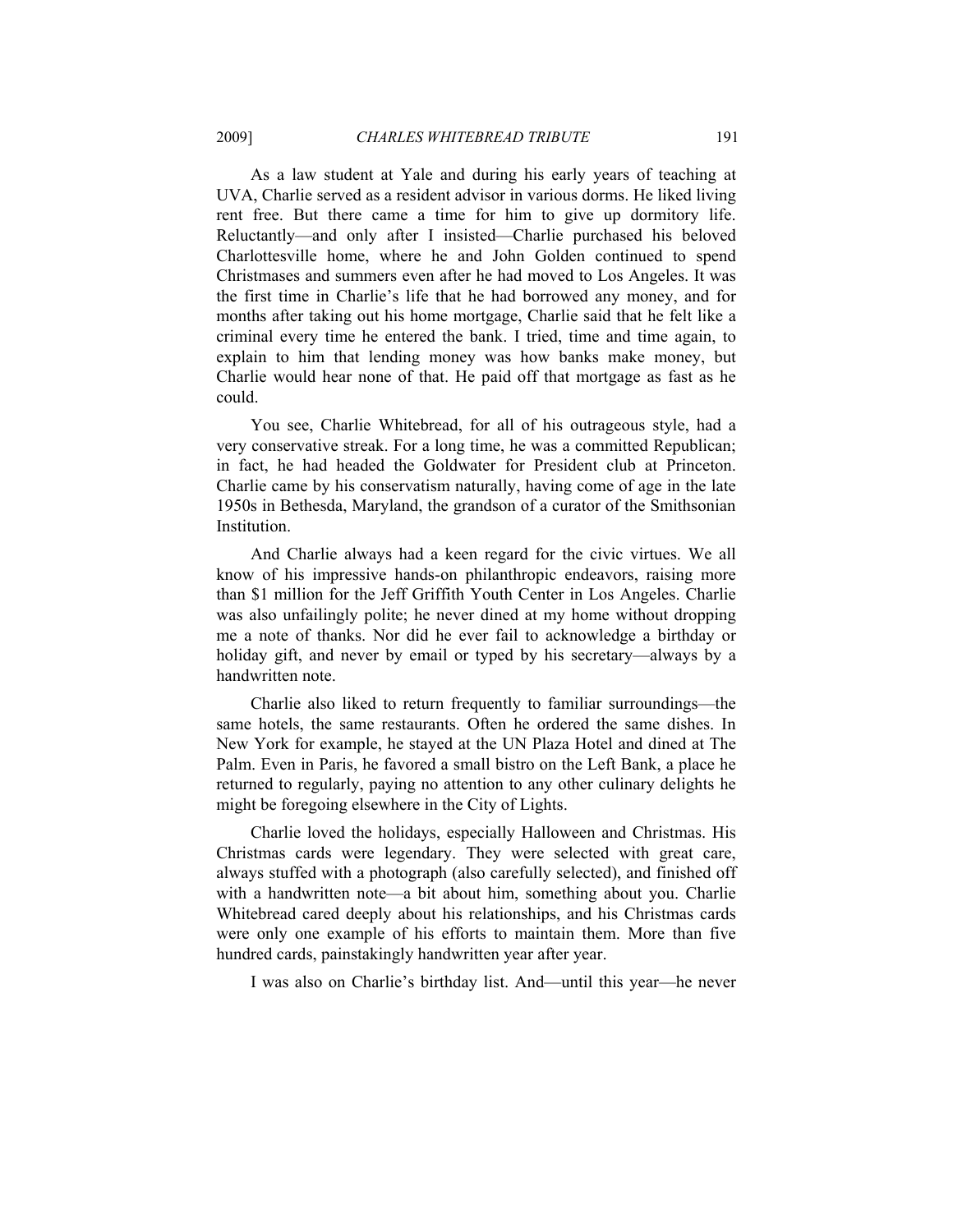missed. With me, he liked to be early.

Charlie and I often exchanged gifts, often at Christmas, usually on birthdays. We spent many years simply exchanging polo shirts; the same brand, the same size, in different colors. Every once in a while, I would receive a shirt from Charlie that I knew he must have been given by someone else. So if you, for example, are the person who gave Charlie that blue-checked shirt from Joseph A. Bank and have felt bad because you never saw him wear it, do not despair: I have been wearing it for years. Charlie, you see, believed in "regifting." Once we abandoned our tradition of exchanging polo shirts, I often had trouble knowing what to buy for Charlie. One year when I was living in Florence, Italy, I came upon the perfect present—a number of handmade Italian silk bow ties. I bought several for Charlie and some for myself. Three years after I had given these to Charlie for Christmas, I was surprised to open my Christmas gift from him and see that I had gotten them back. To this day, I do not know whether he had forgotten from whence they came or was sending me a notso-subtle message about my taste in ties.

The first fifteen years of my friendship with Charlie Whitebread was a time of American life often referred to as an era of sex, drugs, and rock and roll. This means that much of my time together with Charlie necessarily fits into what John Golden calls the "do-not-recall box"—a box designed to fortify that core presumption of innocence, which meant so much to Charlie. But one of the things I miss most about Charlie is that he took so many of my memories with him. I have a terrible memory; I forget far more than I remember. Not Charlie, he remembered everything. He loved quoting back to me what he called "sayings of the Chairman," little aphorisms I had uttered long ago and long since forgotten.

Charlie also remembered everyone: students, acquaintances, friends, business associates, and judges. And Charlie made every effort to stay in touch with his friends. When he was on the road giving his lectures to firstyear law students, to bar review courses, or to judges, he would often call and tell me whom he had just seen in one of the cities or towns he was visiting, usually someone from USC, UVA, Yale, Princeton, or even the Landon School. Charlie treasured his friends and he refused to allow his friendships to atrophy from inattention. Over the past two decades, when we lived thousands of miles apart, Charlie and I frequently got together, often on one coast or the other, and we talked at least once a week on the phone. I hate the thought of not seeing him and will miss what—until this May—he usually called our "cheery phone calls." Charles Whitebread and I shared many great times together—and a few difficult ones.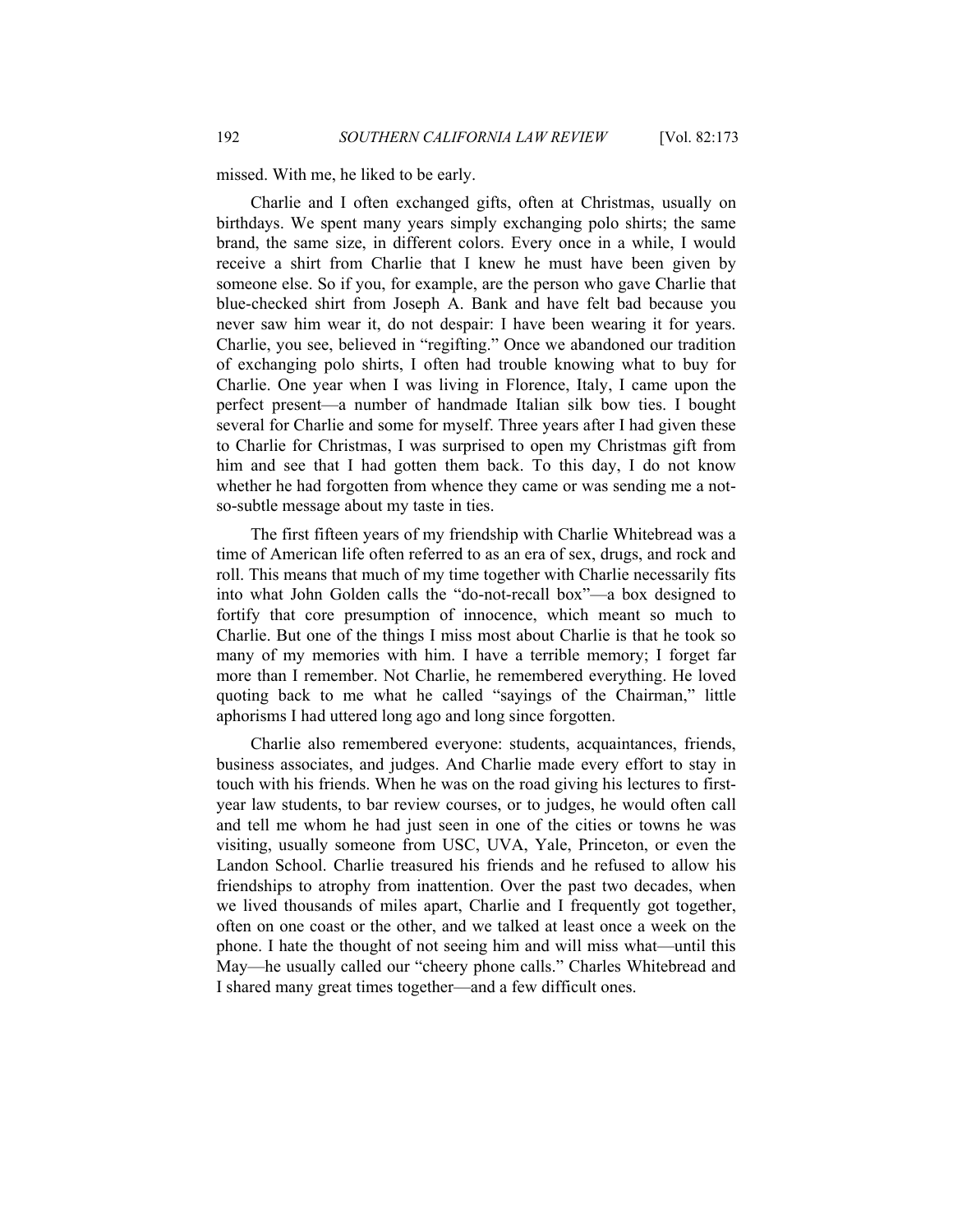Others have applauded Charlie's legendary stature and prowess as a teacher. Each of us who teaches harbors the hope that at some alumni event or another, one of our former students, or maybe two, will offer up our name during debates about who was their most important teacher. But none of us can fail to marvel at the outpouring of student affection that followed Charlie's death. Nearly two thousand posts on the web, remembering him, indeed revering him. Who among us expects even a small fraction of that? Charlie was a unique figure in American legal education.

I do want to add a few words about Charlie's professional life, for there too he and I were closely connected. First, Charlie's book with our friend and colleague, Richard Bonnie, *The Marijuana Conviction: A History of Marijuana Prohibition in the United States*, 2 went through six printings at the University of Virginia Press before being sold out, and then was republished thirty years later, since it remained important, wise, and unfortunately still relevant. Few among us can claim such scholarly success.

Shortly before his death, Charlie was in the process of revisiting what he regarded as the common theme of all such prohibitions: the confluence of a difficult social, economic, or medical problem that divides "us" from "them"—divides, as Charlie often said, "the movers and kickers" from "the moved and kicked." Charlie was certain that the next prohibition, and the next failure of prohibition policy, would be against tobacco. He felt it was ten or fifteen years away, but that it was inevitable. Unfortunately, he did not live long enough to make his case or to see if his prediction proved right.

Charlie's interest in drug prohibitions was just one reflection of his commitment to what, in a graduation speech at the University of Virginia Law School in May 2000, he described as "the ultimate issue of any great law school: the promotion of social justice."<sup>3</sup> It was the discriminatory history—and present—of the drug prohibitions that he was battling against. In that graduation speech—and throughout his life—Charlie often quoted Calvin Woodard's words that "law schools must assume, as their basic premise, that the man who first understands his obligations to Justice will be better able to fulfill his legal 'function' whatever it might be. Justice, in a word must take precedence over law."<sup>4</sup> Charlie told the graduating

 <sup>2.</sup> RICHARD J. BONNIE & CHARLES H. WHITEBREAD, THE MARIJUANA CONVICTION: A HISTORY OF MARIJUANA PROHIBITION IN THE UNITED STATES (1974).

 <sup>3.</sup> Charles H. Whitebread, George T. and Harriet E. Pfleger Professor of Law, Univ. of S. Cal. Law Sch., Commencement Address at the University of Virginia School of Law (May 21, 2000).

 <sup>4.</sup> Calvin Woodard, *The Limits of Legal Realism: An Historical Perspective*, 54 VA. L. REV.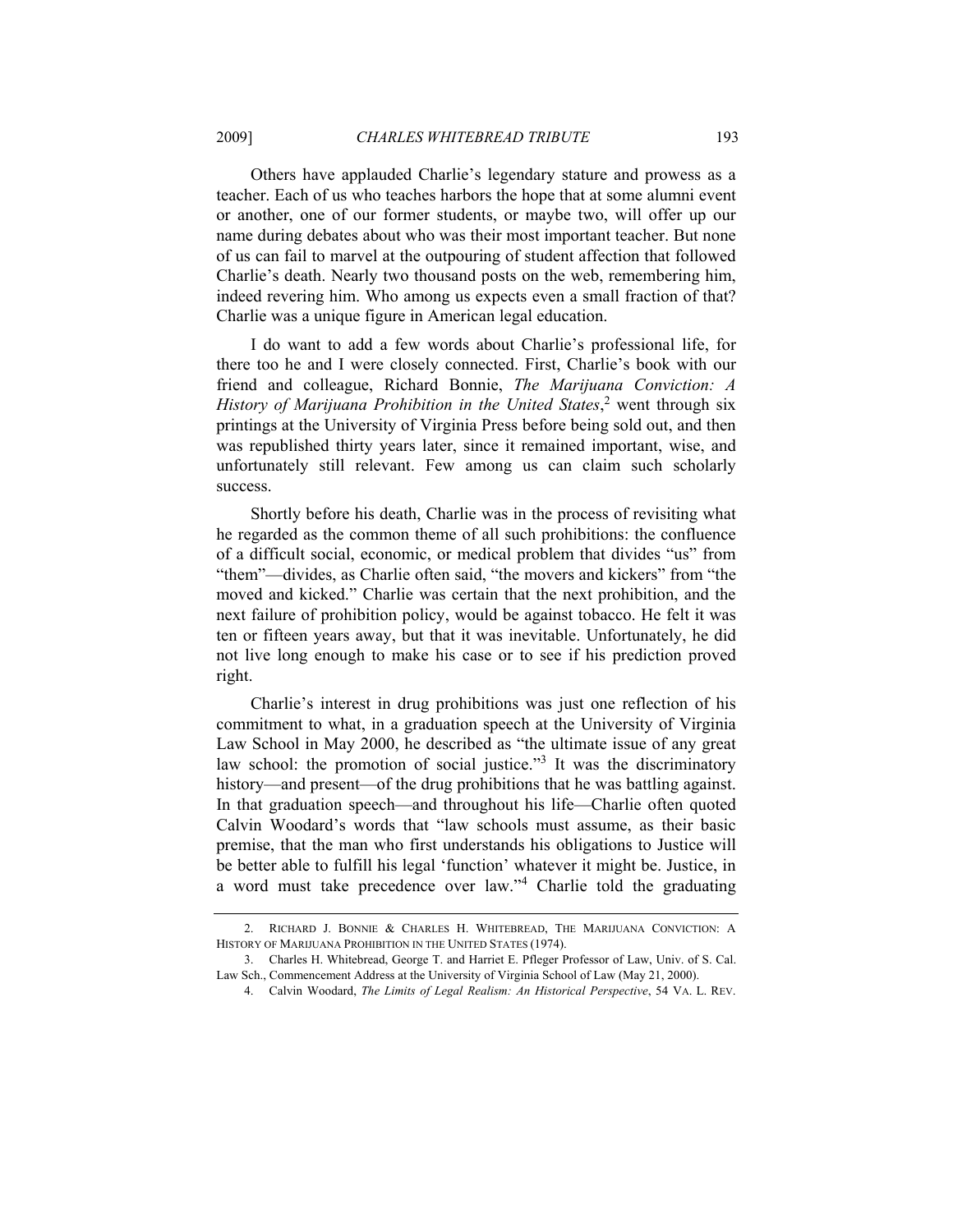students, "You will decide if justice rather than parochial or economic benefit is to prevail."<sup>5</sup> He also told the students that keeping the promotion of justice in the forefront of their thoughts would ennoble their daily work and enrich our nation and our lives.

When Charlie entered teaching, there was turmoil in the legal academy, conflict between what our Virginia colleague Tom Bergin called law school schizophrenia between the "true academics"—those "who have the potential for serious scholarship"—and those he labeled the "Hessiantrainers"—people who were excellent at training practicing lawyers.<sup>6</sup> Bergin fretted that the Hessian trainers were being forced to produce "vast tonnages of trivia  $\dots$  in the name of scholarship."<sup>7</sup> For evidence of this, he referred his readers to what he called "that vast Forest Lawn of catalogues, the Index to Legal Periodicals."<sup>8</sup> Bergin titled his article: "The Law Teacher: A Man Divided Against Himself."

In this battle, the academics, the scholars, have long since won out. But Charlie Whitebread's overwhelming commitment to teaching—indeed to teaching over scholarship—did not produce any schizophrenia. Charlie Whitebread was a man with an adamantine sense of self. He knew that his calling was to teach. He had proved early in his career with his and Richard Bonnie's book on the marijuana prohibition that he could do scholarship at the highest level. But that is not what he wanted to do. He wanted to teach.

And so the vast bulk of Charlie's scholarship as his career matured was in the service of his teaching: our piece together on Monrad Paulsen and the role of a university law school;<sup>9</sup> his annual review of Supreme Court cases,<sup>10</sup> written mostly for state court judges; his coursebooks on juvenile justice and criminal procedure; $<sup>11</sup>$  his book on how to take law</sup>

11. CHARLES H. WHITEBREAD & CHRISTOPHER SLOBOGIN, CRIMINAL PROCEDURE, AN

<sup>689, 737 (1968).</sup> 

 <sup>5.</sup> Whitebread, *supra* note 3.

 <sup>6.</sup> Thomas F. Bergin, *The Law Teacher: A Man Divided Against Himself*, 54 VA. L. REV. 637, 645–46 (1968).

<sup>7.</sup> *Id* at 646.

<sup>8.</sup> *Id.*

 <sup>9.</sup> Michael J. Graetz & Charles H. Whitebread, *Monrad Paulsen and the Idea of a University Law School*, 67 VA. L. REV. 445 (1981).

 <sup>10.</sup> *E.g.*, Charles Whitebread, *The Conservative Kennedy Court – What a Difference a Single Justice Can Make: The 2006–2007 Term of the United States Supreme Court*, 29 WHITTIER L. REV. 1 (2007); Charles H. Whitebread, *Going Out with a Whimper: A Term of Tinkering and Fine Tuning, The Supreme Court's 2004–2005 Term*, 27 WHITTIER L. REV. 77 (2005); Charles H. Whitebread, *The Rule of Law, Judicial Self-Restraint, and Unanswered Questions: Decisions of the United States Supreme Court's 2003–2004 Term*, 26 WHITTIER L. REV. 101 (2004); Charles H. Whitebread, *The 2005–2006 Term of the United States Supreme Court: A Court in Transition*, 28 WHITTIER L. REV. 3 (2006).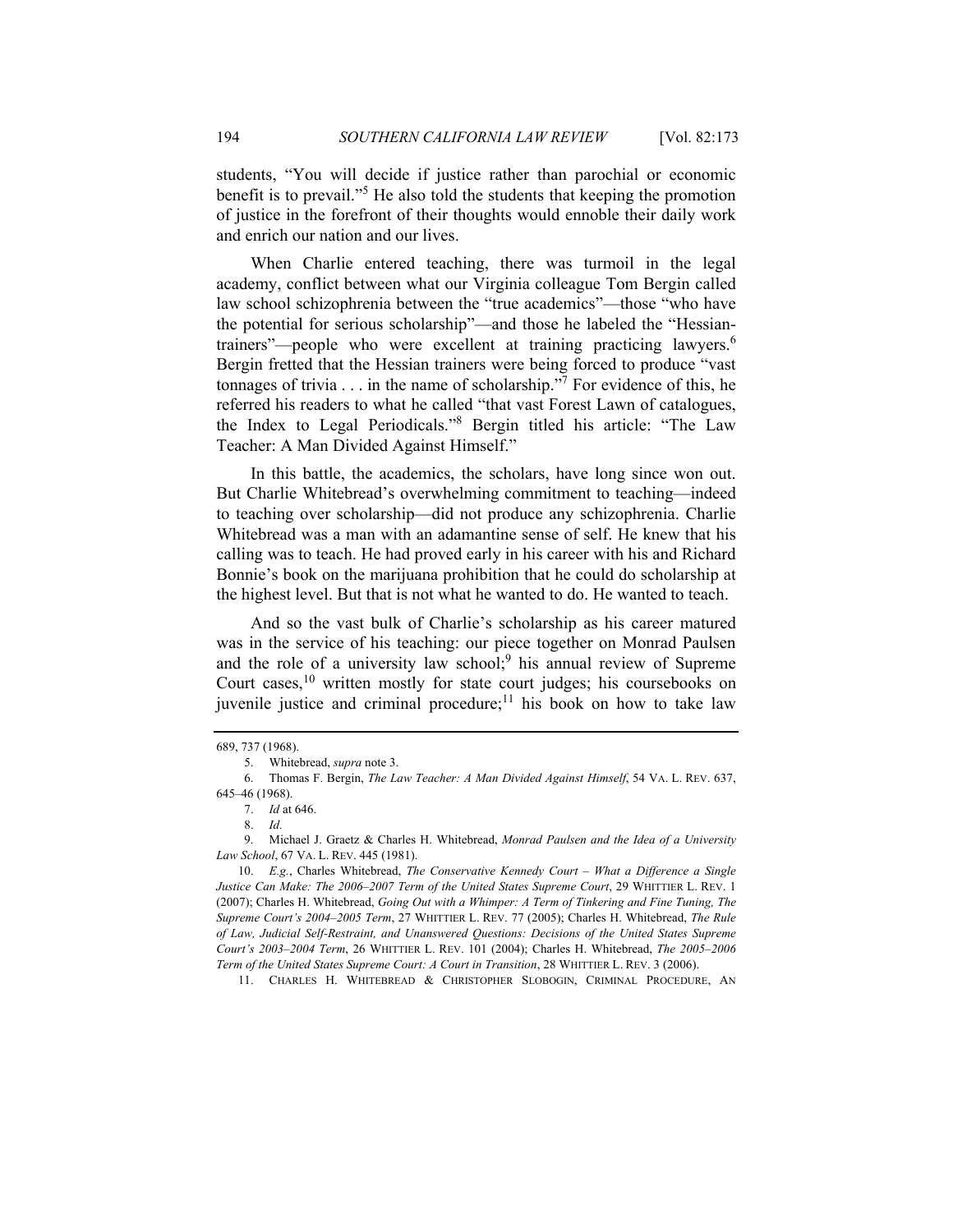school exams;<sup>12</sup> even his Green Bag article on how to make the bar review fun.<sup>13</sup> These were all writings in the service of teaching, materials mostly for a student audience, reflections on the process of teaching itself. In my view, it was Charlie's self-awareness, his thoughtfulness about teaching that set him apart. That, along with his unbending quest for greater justice, his marvelous sense of humor, his limitless energy, his humanity, his novelist's eye for detail, and his love for the classroom. Those things, coupled with his uncanny ability to make learning both fun and memorable, made him the great law teacher of our generation. Winning USC Law School's teaching award this year meant more to him than you can imagine.

Charlie almost always told his students the truth. His mother, for example, really did express sadness at Mr. Miranda's passing, because of "all that he had done for us," as she put it. And I was the witness who suffered the cross-examination that set up Charlie's oft-told story about seeing jurors rocking. That trial involved an armed robbery on the fourth floor of the USC Law School. But sometimes Charlie exaggerated a bit. When he did so, he always did it in an effort to put his students at ease, to make a point of law more memorable, or to make his students more confident about their own prospects. For example, Charlie claimed he was a nonsmoker when the bar examiners made him take his exam in a room for smokers. But when I met Charlie, he was smoking at least two packs of cigarettes a day. The *New York Times*, on November 3, 1973, published an article entitled, "Despite the Warnings, Millions Can't, or Won't, Give Up Smoking."<sup>14</sup> The article has no byline, but it was written by a very young Maureen Dowd when she was a stringer for the *Times*. She was captivated by Charlie. The article begins: "Charles H. Whitebread, Professor of Law at the University of Virginia, sat in his cramped, book-lined office, lit a cigarette and talked about smoking."15 Later in the article, after recounting the well-known health hazards of cigarettes, Ms. Dowd asks, "Why do people keep on smoking?" She says:

 With some, like Professor Whitebread, it has become part of the personality structure, part of the public role. Pacing up and down before

ANALYSIS OF CASES AND CONCEPTS (5<sup>th</sup> ed. 2007); SAMUEL M. DAVIS ET AL., CHILDREN IN THE LEGAL SYSTEM: CASES AND MATERIALS (2d ed. 1997).

 <sup>12.</sup> CHARLES H. WHITEBREAD, THE EIGHT SECRETS OF TOP EXAM PERFORMANCE IN LAW SCHOOL (2d ed. 2007).

 <sup>13.</sup> Charles H. Whitebread, *Making the Bar Review Fun*, 9 GREEN BAG 2D 263 (2006).

<sup>14.</sup> *Despite the Warnings, Millions Can't, or Won't, Give up Smoking*, N.Y. TIMES, Nov. 5, 1973, at 45.

<sup>15.</sup> *Id.*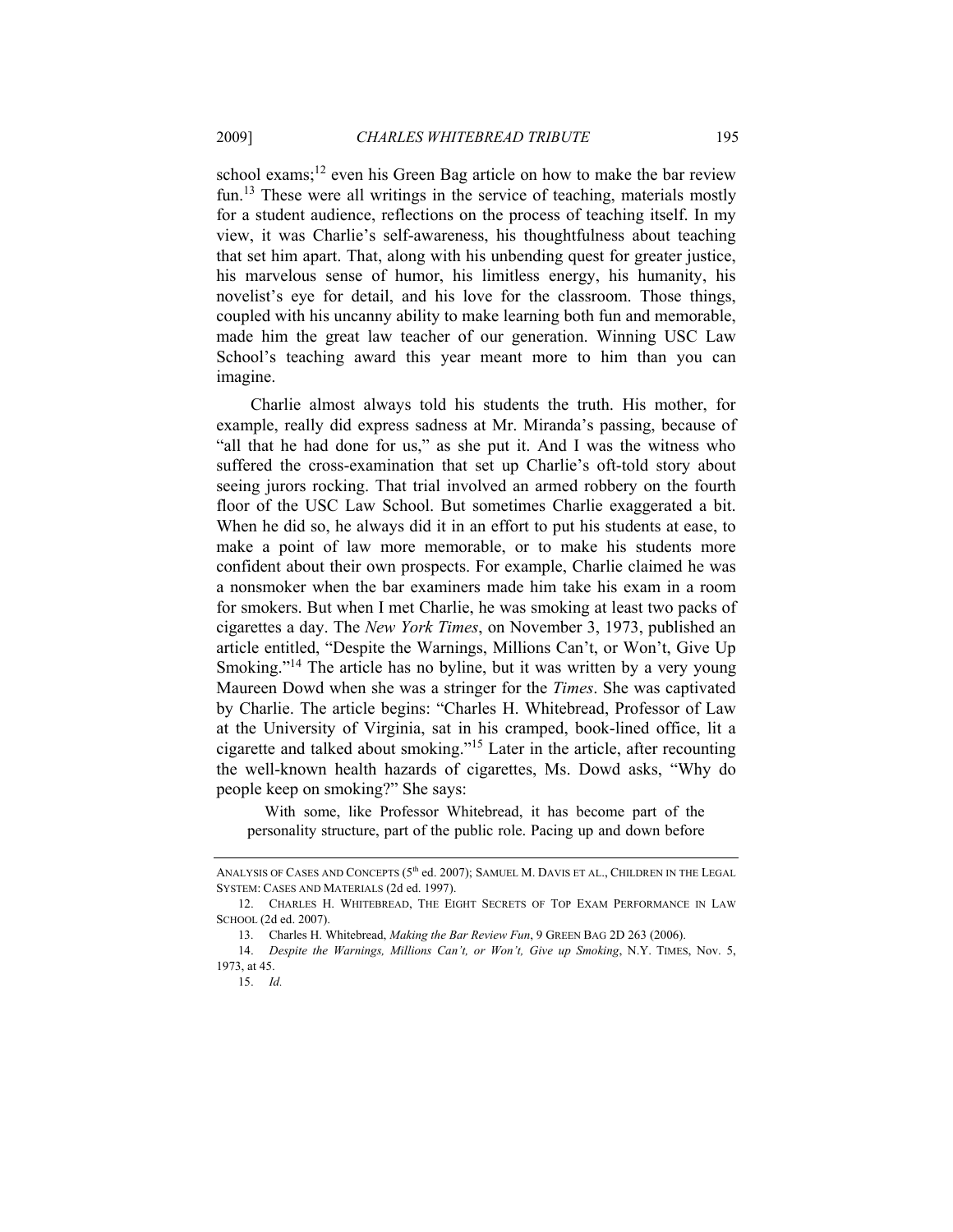a class of 100 students, Mr. Whitebread waves an unlighted cigarette to emphasize a point or pauses dramatically, snaps his fingers and accepts a quickly offered light from his audience.<sup>16</sup>

"He also illustrates another common reason: Compulsion, deep-rooted and fanatical, perhaps a little mad. 'I would rather smoke than eat,'" she quotes Charlie to say.<sup>17</sup> Charlie was always an outsized personality: Anything worth doing a little was worth doing to excess. Moderation was never a virtue to Charles Whitebread.

Nearly three years later, on the same July 1976 day that John Golden and I set out in an underpowered, half-filled U-Haul for a bicentennial trip across America, Charlie quit smoking. His mother, like his father before her, had just been diagnosed with lung cancer. It never occurred to any of us that it might already be too late for Charlie himself.

I was moving to California. None of us knew it at the time, but Charlie and John would soon follow. As John and I got into the U-Haul, which was filled with some of my prized possessions, Charlie said, "When you get old, you need to have some of your things around you." I was thirty-one; Charlie was thirty-three.

Whenever Charlie and I faced any adversity, the time between our phone calls and our visits shortened. We checked in with each other regularly, often daily. Last spring, when Charlie's doctors thought that his lingering bronchitis had turned to pneumonia and that he might not be able to travel to Charlottesville, we talked regularly. When he called at the end of April to say that his illness was actually lung cancer, I came to see him. He had asked me to wait until the day after USC Law School's graduation; he wanted nothing to interfere with that very special day.

I arrived just after Charlie had received his first chemotherapy. He was realistic; he knew his chances for survival were not good, but he was determined to fight. Charlie and I had always described "good advice" as advice that you know you should take, but just cannot. The last good advice I ever gave Charlie was to live at least until January, when his estate tax would be \$600,000 to \$700,000 less. He promised to try.

During the years when Charlie and I lived next door to each other on Ocean Avenue in Santa Monica, we would often take walks along the bluffs overlooking the Pacific Ocean. Frequently, we talked of growing old there together, moving into the EL Tovar retirement home near the San

<sup>16.</sup> *Id.*

<sup>17.</sup> *Id.*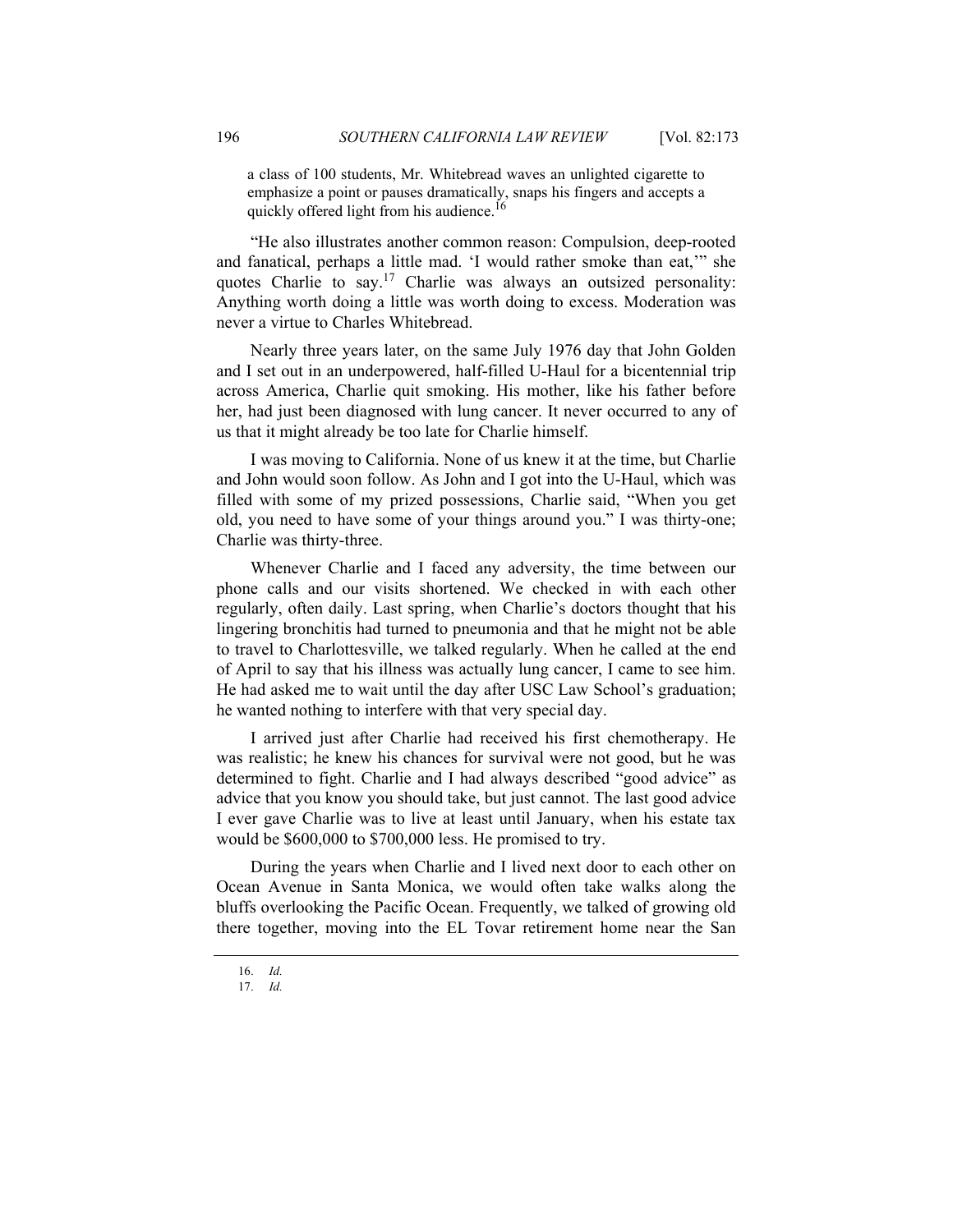Vicente intersection, and we argued about who would be in the wheelchair and who would be pushing it. The EL Tovar is no longer in our future.

Despite his illness, Charlie was determined to try to remain upbeat. That—of course—was an essential element of his personality. One day in June, he called my house wanting to chat. When he learned that I was in London and that my nineteen-year-old son Jake was at home alone taking care of the house, Charlie asked Jake if he had been throwing any wild parties. When Jake insisted that he had not, Charlie replied, "Well then, you are not half the man your father was."

I saw Charlie for the last time in August. He had returned to Los Angeles from Charlottesville both exhausted and exhilarated from all the friends who had visited him there. By then, the combination of his deadly illness and the poisons they had put into his body had beaten him down. By twilight each evening, he was exhausted, his head drooped down on his chest. His enthusiasms had largely left him. Manny Ramirez had just come to the Dodgers, and after dinners we watched parts of a few games together. The last day we spent together, Charlie summoned the strength to go shopping with John and me at the Santa Monica Farmers Market. A spark or two of the old Charlie remained. A young man selling cheese there was as magnificent a specimen of California youth anyone could imagine. Even I noticed. So, of course, did Charlie. He showed a little of the old energy, the old humor, the old Charlie. That night, we spent our last moments together watching the Dodgers.

Appropriately, the last real conversation I had with Charlie was from an airport. We had often talked when he was waiting for a plane to take him to some law school, some conference of judges, or a bar review lecture. This time I was in the airport waiting for a plane to take me to watch my son play soccer—a pastime Charlie could hardly comprehend. He told me that if his days now were what it meant to be living after a cure, he had no use for it. He saw no point in carrying on. I couldn't convince him otherwise; I hardly tried. The next week Charlie went to the hospital for the last time. Two weeks later, he was gone. Charlie died peacefully in his apartment on Ocean Avenue in Santa Monica with two of his best friends at his bedside.

Shortly after my mother died, one of my daughters, then age six, caught me in a moment of profound sadness. "Dad, why are you so sad?" she asked.

"I was just thinking about your grandmother," I said.

"Oh," she said, "I've been thinking of her too."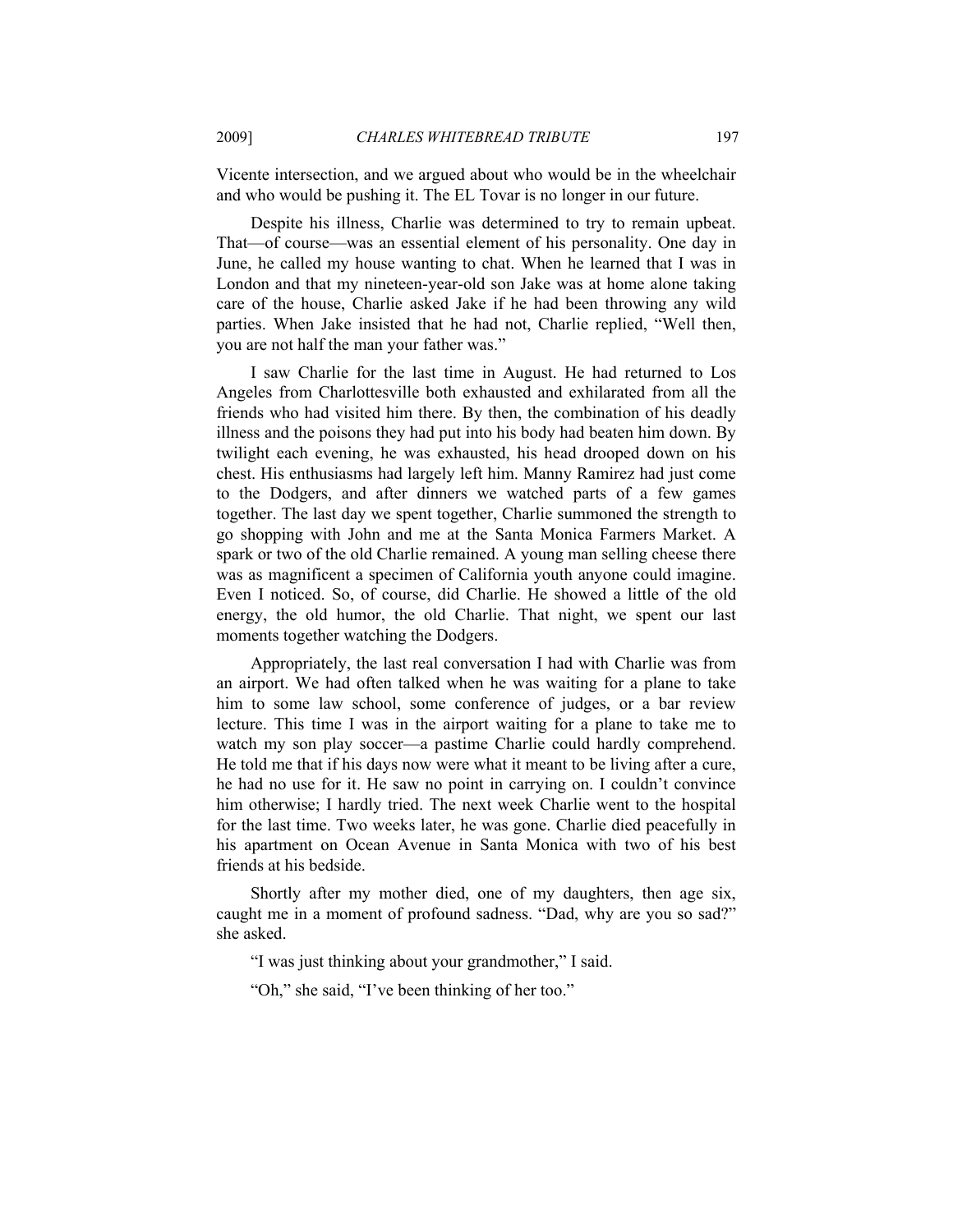"What are you thinking?" I inquired.

"I am thinking of her in heaven, having tea with Louie Armstrong," she said.

This, I realized, is the best way to think about people who have passed. So I now try to think of Charlie Whitebread in heaven telling stories to anyone who will listen, maybe talking to Jackie Robinson about baseball or Lowell George about rock and roll, perhaps exchanging quips with Oscar Wilde, chatting with Agatha Christie about her novels, and no doubt pacing in front of some large classroom entertaining and educating the large crowd that has gathered around to listen and learn from him.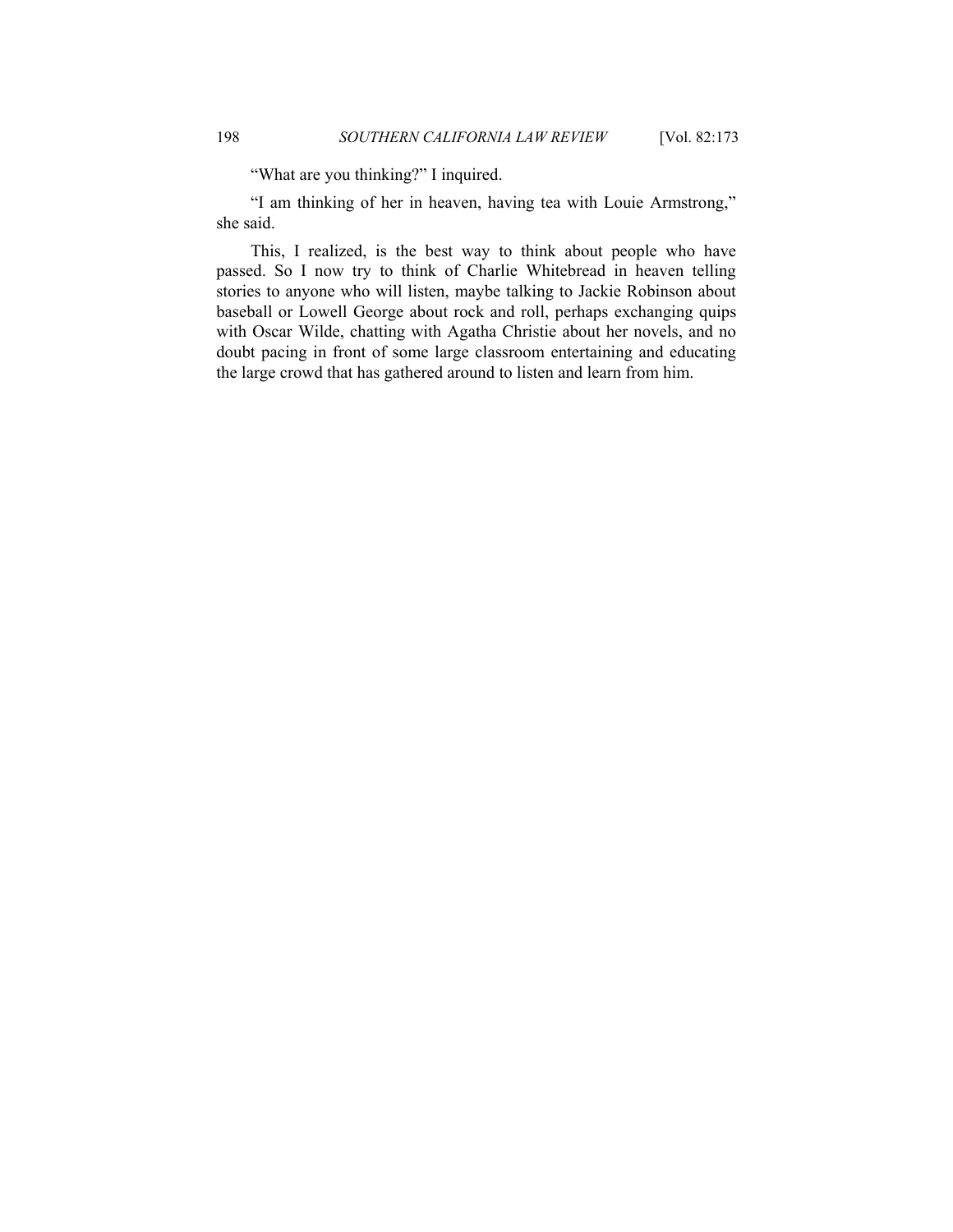# CHARLIE—A CONVERSATION INTERRUPTED

### LOUISE LAMOTHE<sup>\*</sup>

It is a challenge to write about a friend of thirty years and to capture the essence of the space he filled in your life. A true friend connects to a place in you that is unique. Charlie was like that for me.

Charlie was in his early thirties when I met him, and already displayed the attributes that others will no doubt mention: a commentator on the Supreme Court, an entertaining professor of trusts and estates and criminal law, a teacher at the FBI Academy and elsewhere, and a BAR/BRI lecturer of great renown. I leave it to others to describe his contributions in those areas. Others will write about him as a professional colleague or as a professor, but for me he was mostly my friend.

We met as lawyers, I practicing in a West Side Los Angeles law firm, and he visiting from the University of Virginia and then joining the University of Southern California Law School faculty. But though we met as lawyers, our relationship quickly outgrew that context. This is a strictly personal reflection with snippets of memories from our times together.

To me, Charlie was above all, a conversationalist, freely offering his opinions on a wide range of topics. Of course, we enjoyed talking about the law and its figures, both the towering personages and those who were scoundrels or scalawags. But our exchange of ideas extended to so many other things. He was a reservoir of riches as a friend—always opening doors into new experiences and sharing his observations, challenging my views. What a wonderful wit! Sometimes relentless, but always so quick and funny to the point of tears.

Charlie had enjoyed a classical education. He spoke French and knew

l

Ms. LaMothe practices private dispute resolution throughout California and is affiliated with the American Arbitration Association and the International Institute for Conflict Prevention and Resolution. She is also the Immediate Past Chair, Board of Trustees, National Institute for Trial Advocacy.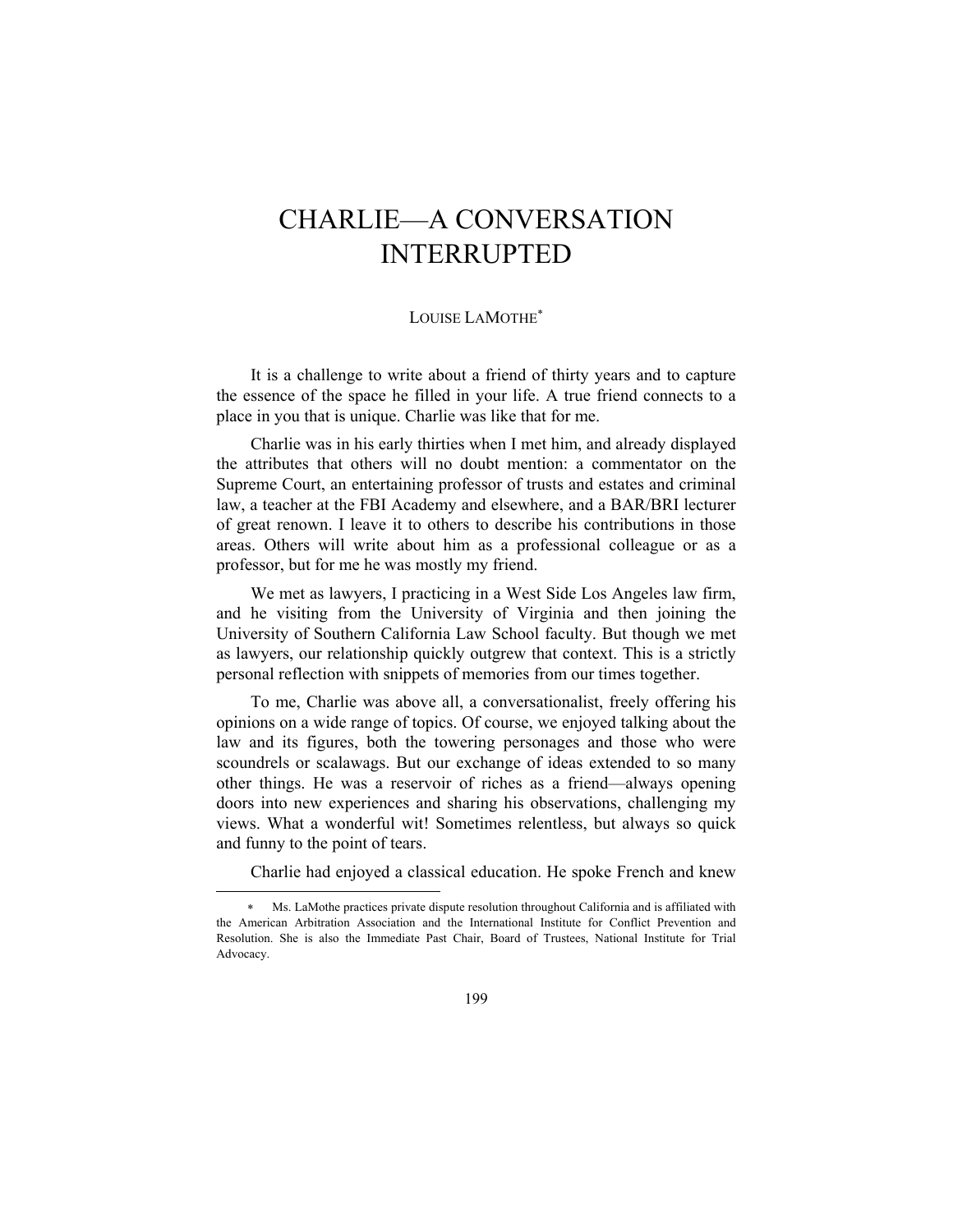to use (and give) Crane's stationery. His thank you note arrived like clockwork after each event, and he used to laugh that he was the "mostinvited-to-dinner man in America" because he never failed to help in cleaning up afterwards. He was certainly a gentleman in the best sense of the word.

He was also a lover of Thomas Jefferson, and very knowledgeable about our third president's life. When my husband, David, and I visited him once in Charlottesville, he insisted that we tour both Monticello and the University of Virginia, and he enriched our experience of these historical treasures with both insightful and witty comments. I am happy that the last gift I gave him was a newly published biography, *Thomas Jefferson, Lawyer*, which he read with enthusiasm. In turn, he shared with me most recently Jim Newton's biography of Earl Warren.

Charlie took life very matter-of-factly. He resolutely avoided discussing the sad or unpleasant, preferring to keep the focus on fun. He was determined to be upbeat, to keep it light. But he was never superficial, always thoughtful and kind, a fundamentally good soul.

He rarely asked much of me in return. In one respect though, he was grateful to me for helping him out in a way that I could, since I was among his most ordinary and reliable friends. I was on hand to spend time with his mother whenever she came to Los Angeles. He always made certain that David and I would be available to entertain her for an evening during her visits, and we did it gladly.

Time with Charlie was always stimulating. I loved his repartee and it was a challenge to keep up with him. We loved discussing our shared passions, including reading, both the exalted and the potboilers.

Charlie, who regularly suffered the commute from his Santa Monica home on the far West Side to USC's downtown Los Angeles campus, got into the habit of listening to books on tape. He, in turn, got me hopelessly hooked, and we often traded our favorites, though he was much more often my source than I his. Whether it was Ken Follett, Agatha Christie, or Nero Wolf, whenever I saw him he pressed the latest set into my hands, and I was then transported to another time and place by a murder mystery or adventure story while sitting in traffic.

Our many good times frequently revolved around shared observations of life and its quirks. In the time since his death, I have realized that when the person with whom you shared these thoughts is gone, it is as if the part of you that connected to that person also dies. There is no way to replicate the connection created by the subjects you talked about and how you talked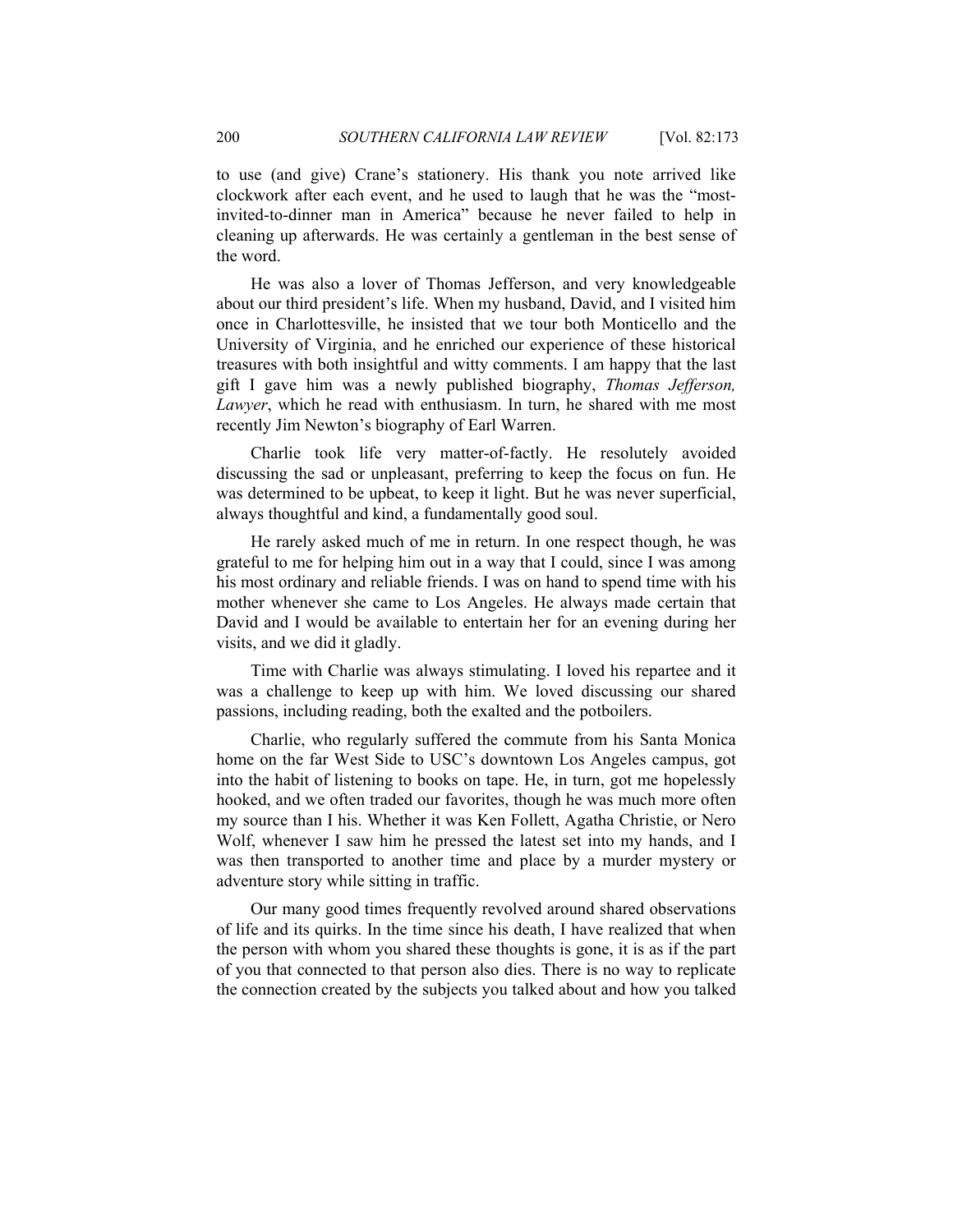about them. Will I ever enjoy a Nero Wolf mystery on my CD player while driving the freeway without thinking of him?

Charlie's voracious appetite extended to his very large circle of friends. He was a real friend to many, many people, and he was always looking for a way to advance his friends. He pushed opportunities in my direction, boosting my stock with potential lecture opportunities. How else would I have been invited to Minnesota to lecture to lawyers there about alternative dispute resolution if it had not been for Charlie?

Not all of our ventures enjoyed commercial success—once, in the early 1980s and under the spell of the desert, we each decided to buy a second home there, in the town of Desert Hot Springs. It was a fateful choice, for the town that we chose for what seemed to be a promising future developed instead into a haven for gangs and bikers, some of whom became our tenants. The predictable cycle of rent delinquencies and evictions ensued, and we eventually sold out, lucky to escape without foreclosure and with our credit ratings intact.

Our real estate escapades behind us, in the late 1990s and into the next century, we chose more tame pursuits—orchid shows became a pastime we enjoyed together. This was especially so after my family and I moved to Santa Barbara, where orchid shows and growers dominate the floral landscape. Once I made that move, we still managed to see each other, though less frequently. I was flattered that he continued to enjoy our time together.

With Michael Kelly and John Golden, Charlie drove to Santa Barbara and we combed the aisles of the local growers, oohing and aahing over the blooms and choosing a few to buy for our home gardens. He was clear about his favorite—not the cymbidiums or phalenopsis or even the vandas, but the cattelyas—those were his special loves. We always made a day of it, enjoying a lunch on Stearns Wharf or at a downtown Santa Barbara art gallery cafe.

When Charlie and John first moved to Los Angeles, they lived in an apartment on Ocean Avenue in Santa Monica. In those years, when I lived close by in Santa Monica Canyon, we used to joke that we would end our days chatting, while stretched out in comfortable lawn chairs at Santa Monica's El Tovar Hotel. The hotel, of course, was later transformed into luxury condominiums, but that did not impede our "plans" to retire there, with an ocean view, under the palms. Though that won't happen now, I will continue to enjoy in memory those wonderful conversations, sadly interrupted.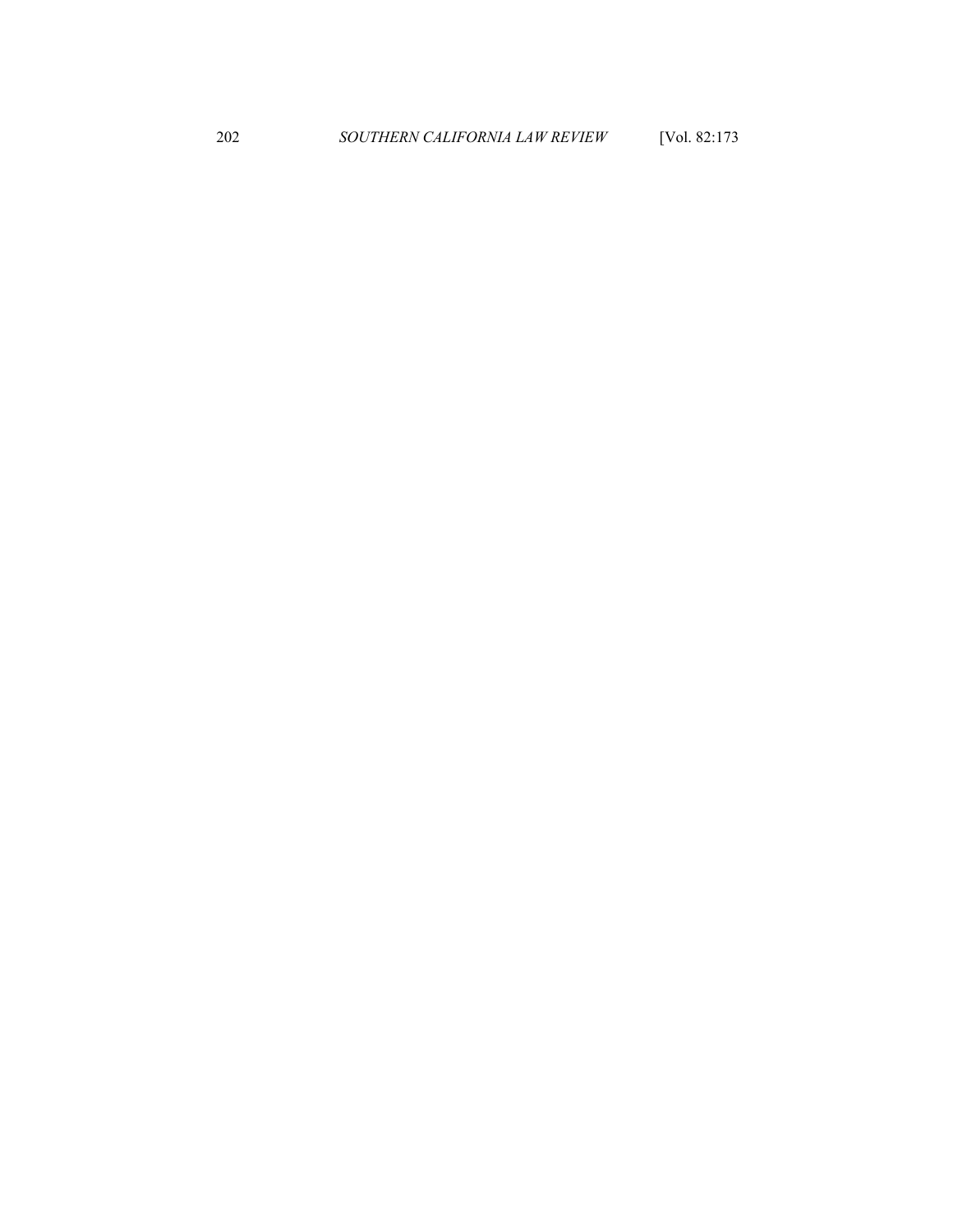# HE WAS A TEACHER

### MICHAEL SIMS<sup>\*</sup>

"I am Charles Whitebread from the University of Southern California."

Well over one hundred thousand first-year law students, BAR/BRI students, practicing attorneys, FBI agents, and sitting judges heard Professor Charles Whitebread utter that simple opening phrase each time he began a lecture. While the opening phrase may have been simple, the lectures that followed that opening were anything but simple. For Charlie Whitebread was not just a law professor, he was a truly gifted teacher of the law. He was a lifelong student filled with an insatiable curiosity. And he was a dear friend not only to me, but to thousands of students with whom he shared his gifts.

I first met Charlie when he came to the University of Texas to speak about the "first year of law school in general and exam taking in particular." Charlie had come to Austin as part of his annual seventy-twoschool fall tour—a tour he did while maintaining a full-time teaching load at USC. He arrived in October of my first year. Like so many 1L's, I had been told that the key to success on the fast approaching first set of final exams was to IRAC. The problem was that none of my professors were teaching us how to IRAC beyond explaining that the acronym stood for "Issue, Rule, Application and Conclusion." In fact, as far as my classmates and I could tell, none of our professors were teaching us anything at all. They were just asking us questions.

It was a quite a shock, therefore, when Charlie started his lecture and began to teach. Even more shocking was that he employed humor in his teaching. In an effort to help us grapple with the intimidation we were feeling as first year students, Charlie recalled his first day of law school at Yale when his Civil Procedure professor introduced a case and asked the class, "Who should decide this issue?" According to Charlie, an

<sup>∗</sup> Vice President of Operations and principal essay writing instructor at BAR/BRI bar review.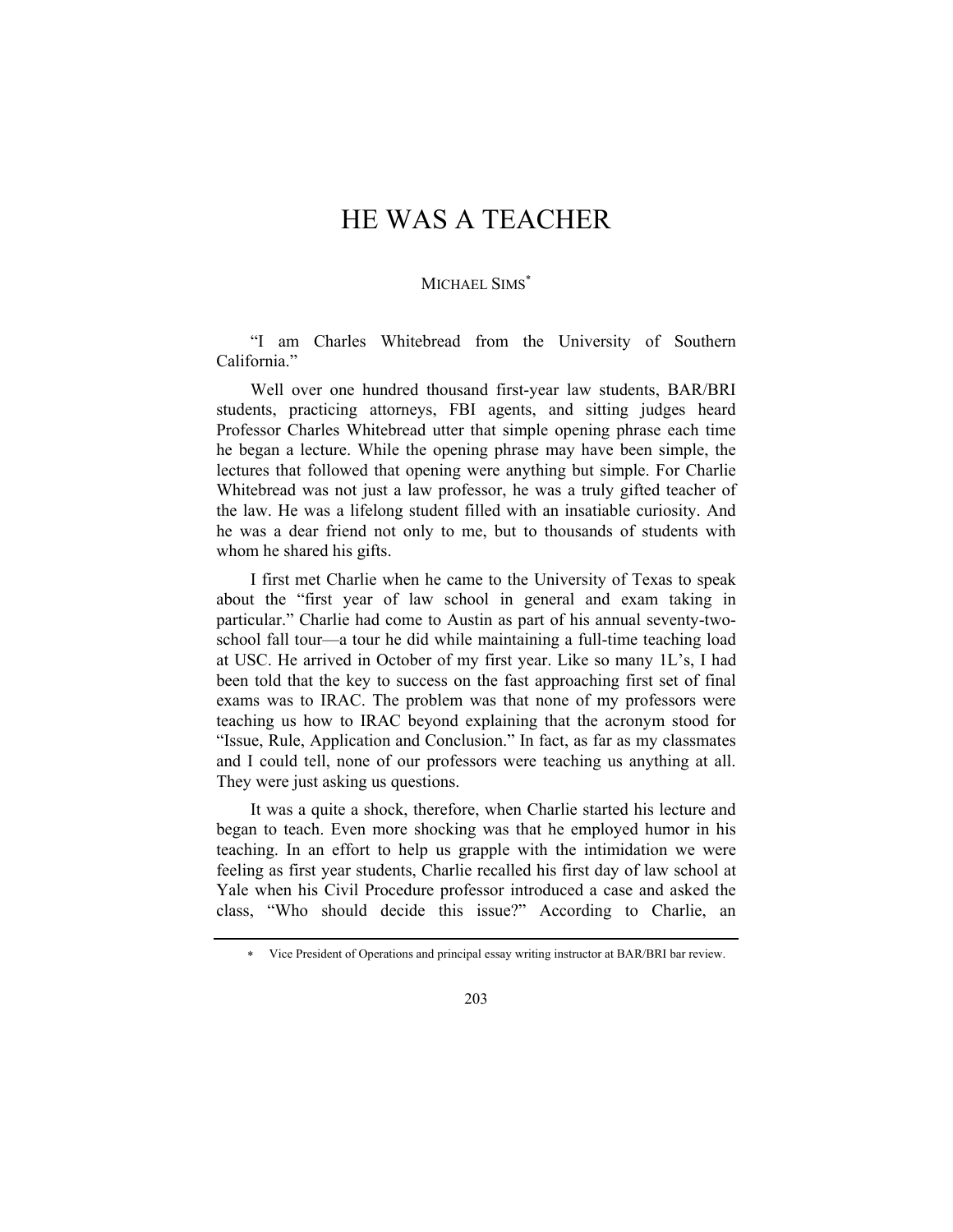overachieving student in the front row began frantically waving his hand. When the professor called on the student, the student answered, "Twelve good persons tried and true drawn at random from the laity." Charlie's response to that answer was to worriedly think to himself, "Do you think he means a jury?" and then consider dropping out of law school. The punch line, of course, was that the frantically waving student finished near the bottom of his first-year class.

Having helped us get over some of our 1L anxiety, Charlie spent the rest of the hour humorously, but effectively, teaching us a step-by-step approach for spotting issues, stating rules, applying facts, and reaching conclusions on our final exams. The roar of applause from two hundred University of Texas first-year law students was testament to the good Charlie did for each of us that day.

After graduation from law school in 1992, I went to work for BAR/BRI, and had the opportunity to travel with Charlie each fall on his first-year tour and each summer for his BAR/BRI bar review lectures. Seeing him lecture again and again, I came to appreciate his teaching even more.

While Charlie felt strongly about reducing the intimidation factor of the first year of law school, he was even more passionate about helping bar review students cope with the abject terror of the bar examination. Charlie would always arrive early for each lecture to meet the students and share a kind word. At each break during the lecture, he would walk into the audience to make sure the students understood the material, and see how they were handling the stress of studying for the bar exam.

Charlie frequently used humor during his BAR/BRI lectures to relieve stress and help clarify difficult concepts. To help students grapple with the extraordinary amount of rules that must be memorized for the bar exam, Charlie would always remind students that many are quite simple. For example, when teaching the elements of the law of kidnapping, Charlie told the students there are two requirements, "(1) a kid, and (2) a napping." What could be easier or more memorable than that?

When teaching the rules surrounding police interrogation and confessions, Charlie had a unique perspective on the *Miranda* warnings. Here's how he described it:

"I am reluctant to insult your intelligence by telling you what the *Miranda* warnings are. If you really don't know the *Miranda* warnings, you separate yourself from every person who watches television in America. If you don't know the *Miranda* warnings, you should study a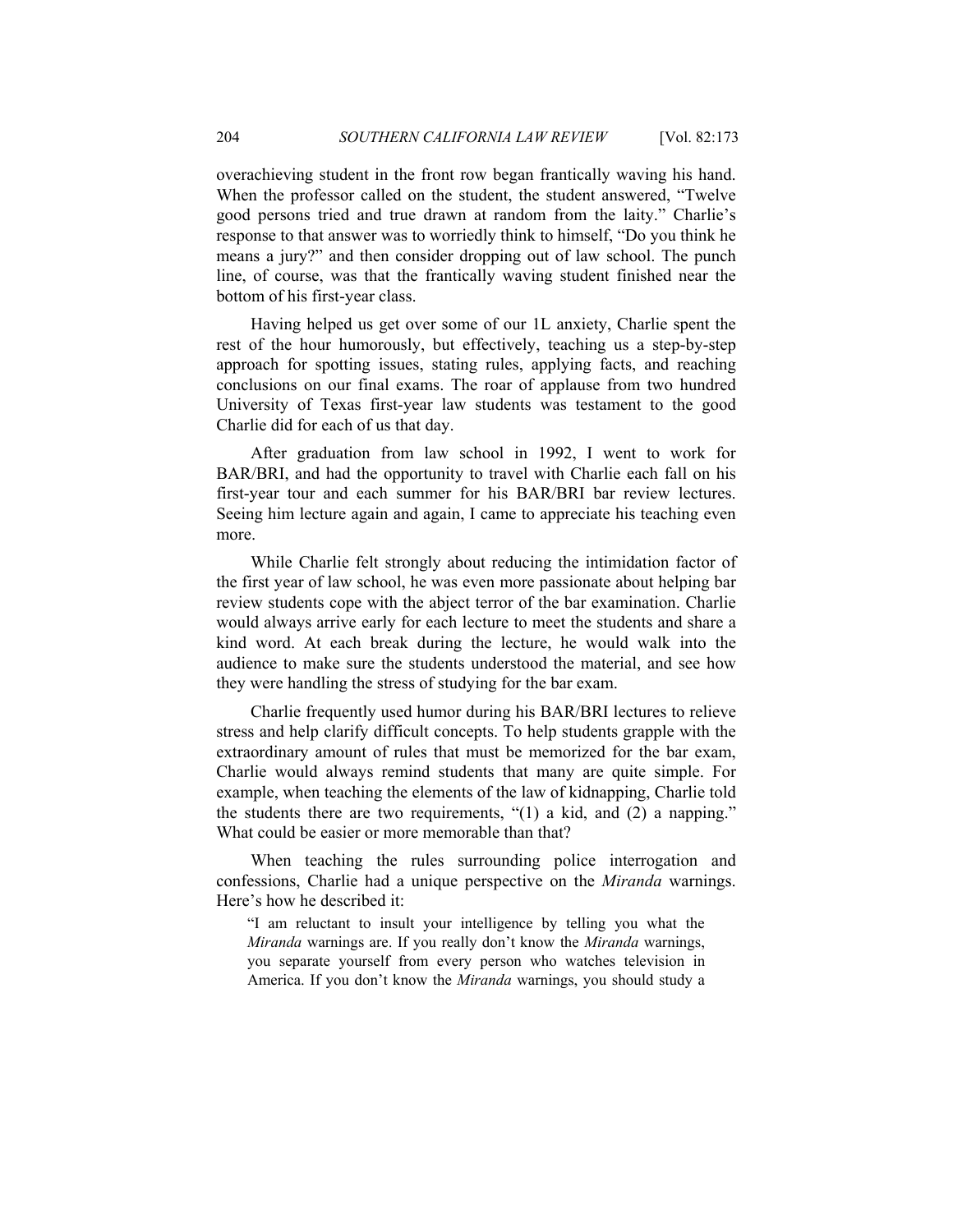little less tonight and watch a cop show on T.V. and you will learn them."

 After reciting the warnings, I admonish students to look for two triggers for the need to give the warnings: custody and interrogation. The police must be engaging in interrogation to require them to give the *Miranda* warnings. As to interrogation, no warnings are required to admit what courts call spontaneous statements or threshold confessions. To exemplify this point, I once again resort to a case I had in my very limited criminal practice. One of my clients, on seeing two police officers coming up the walkway of his home, ran out the front door and blurted out, "You must be here about that Buick I stole." The police did not need any warnings to admit that spontaneous statement. I then pause to explain to the students what the two police officers were doing approaching my client's home—they were raising money for the Fraternal Order of Police. Who were many of my clients? Life's losers, that's who. $<sup>1</sup>$ </sup>

Charlie understood, however, that even making the material humorous or memorable did not necessarily make it manageable. To help the students deal with the volume of material, he always told the story of his own bar exam study.

"You can't learn all the stuff in these books and it is even dangerous to try. If you are taking our course, you have no reason to fear lack of knowledge on the bar. My golly, these books are so chock-full of knowledge they would choke a horse! Your only fear if you are taking our course is that, in the face of all this material, you will panic. To show you what you shouldn't do, let me tell you what I did do. I graduated from Yale Law School in 1968. In those days, we went to school right up until the first of June. I sat for the D.C. bar exam which, in those days, was given the last week in June. I had three weeks to prepare for the exam. I rushed to D.C., where I took a review course in which a single guy drearily lectured on every topic eight hours a day. As I like to say, I wish you (pointing at the students) could have been with me for that. But I was just like bar review students everywhere. I didn't care what he said, I just took notes as fast as I could. We must have been two weeks into this course before I even looked up from my note-taking. As I recall, he was lecturing on Commercial Paper: Negotiable Instruments. I looked up and a little light bulb came on over my head and I thought to myself—do you think he means a check? I later found out that I answered all ten commercial paper questions on the D.C. bar correctly but, to this day, I have just one little problem about commercial paper: I don't know what it is.

 <sup>1.</sup> Charles H. Whitebread, *Making the Bar Review Fun*, 9 GREEN BAG 2D 263, 267 (2006).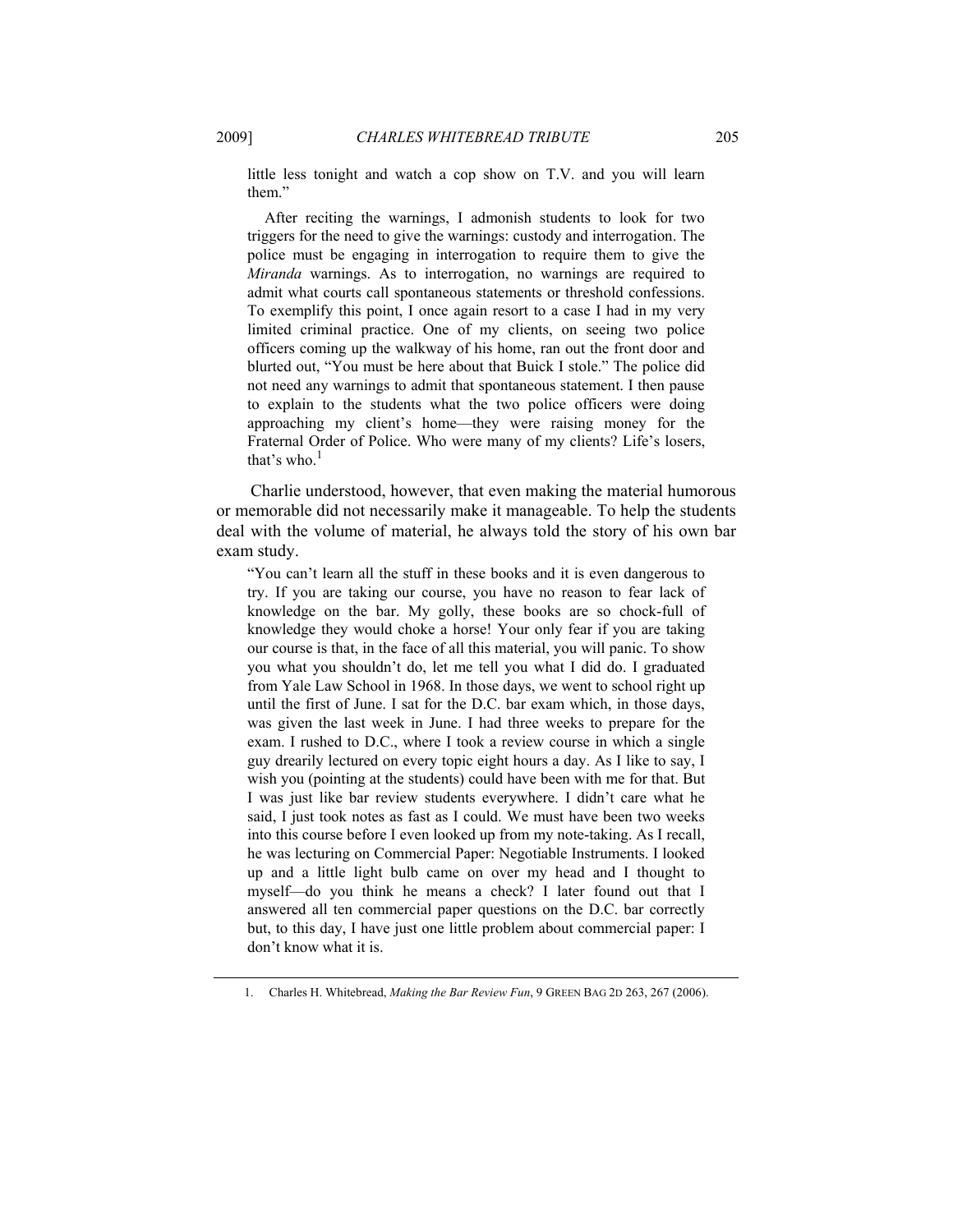"Well, I attended eight hours of lecture and then went home at night and studied some more. My mother threw food in at me like I was some kind of animal.

 "Came the day of the D.C. bar exam. The exam was given at the old Georgetown University Law Center, which was then an unairconditioned, five-story, walk-up fire trap. Where do you think I was assigned? The fifth floor. I climbed up there to a room that was hot and airless. You can believe this or not—it really happened. I found I had been assigned to the smoking room, but I didn't smoke and, worse yet, it was a typing room and I didn't type. I am in this hot, nasty, smoking and typing room when I try to remember my outlines and mnemonics. I am starting to panic. I can't remember any of my material. The sweat beads are pouring off my head. I am having what I have always thought of as the Toilet Flush—I am in total panic. I can't recall any of my notes and it looks like I am doomed. Just as I was in that totally panicked state and they were getting ready to hand out the exam, the fellow sitting in front of me did one of the most charitable things anyone has ever done for me in my life. Just as they were about to hand us the exam and I am in total panic, this guy turned around to me for no reason I ever figured out and said, 'You know, I hear some people take a course before they take this test.' What did I think? I thought, 'O.K., that's one.' That's what I thought. And what is the moral of the story? The moral of the story is: Don't panic no matter how little you know! You can take it from me, there will be boatloads of folks sitting for the bar exam who know less than you." $^2$ 

In reality, there were few people who knew more than Charlie Whitebread. Part of what made him a great teacher was his insatiable curiosity—about everything. At home, he was never far from one of many reference volumes. When we traveled together, he was a voracious reader of newspapers, and he kept his suitcase full of nonfiction books, historical novels, and mysteries. Wherever we went, we found something new to see. For example, in Atlanta, we went to the Cyclorama, a nineteenth-century painting-in-the round and sculpture depicting the Civil War. In Houston, we toured the Museum of Science and Nature, spending hours in what Charlie referred to as "the butterfly aquarium," an indoor rain forest filled with thousands of butterflies. No matter what city we were in, no matter how many lectures he had to give, Charlie required us to learn something new every single day.

Even though he jokingly referred to himself as "Mr. Know-it-All," he never took himself too seriously. Nor did he take the entire process of

<sup>2.</sup> *Id.* at 268–69.